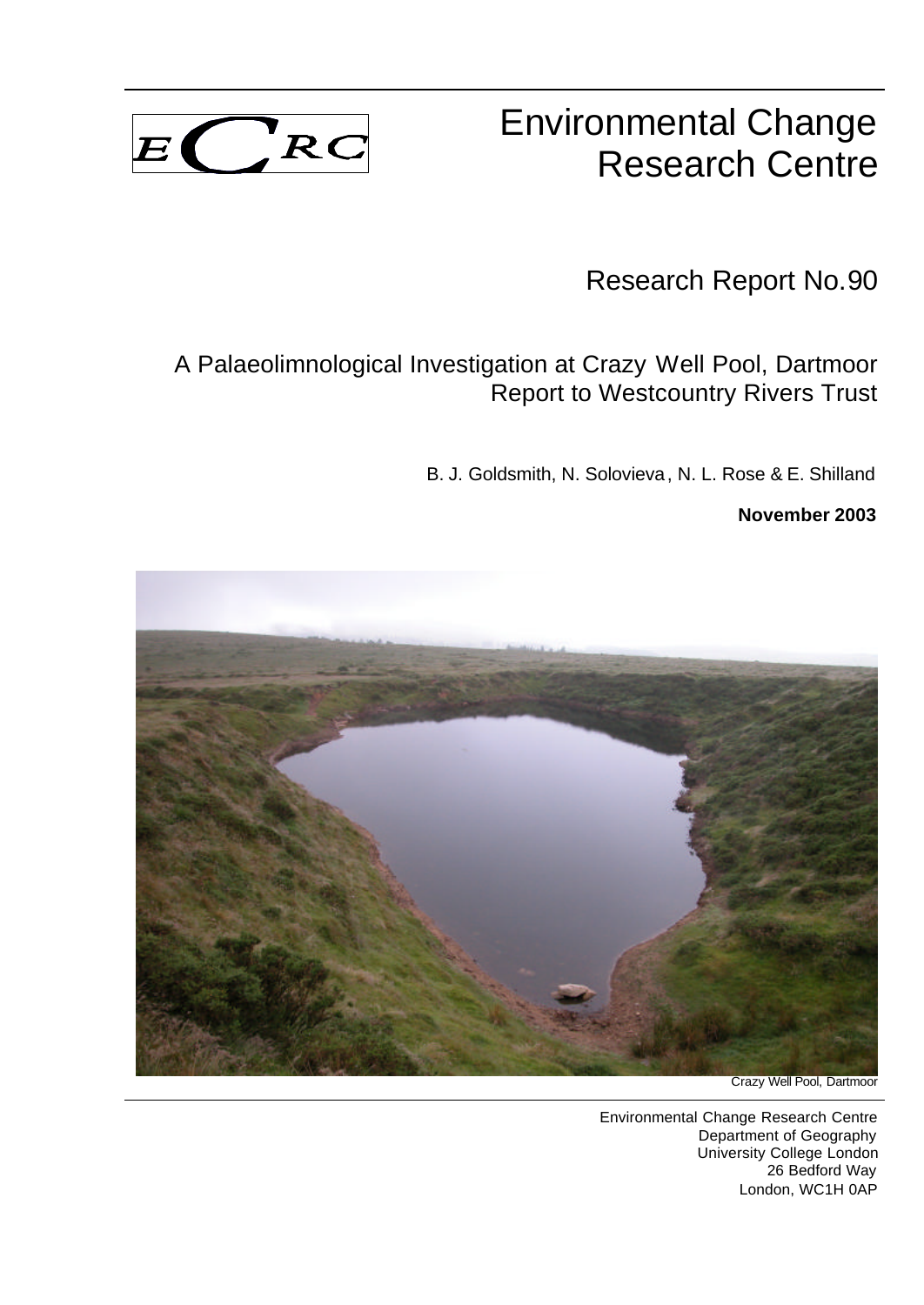$E$ <sub>RC</sub>

# **A Palaeolimnological Investigation at Crazy Well Pool, Dartmoor**

**Report to Westcountry Rivers Trust**

**B. J. Goldsmith, N. Solovieva, N. L. Rose & E. Shilland**

**November 2003**

Environmental Change Research Centre University College London 26 Bedford Way London WC1H 0AP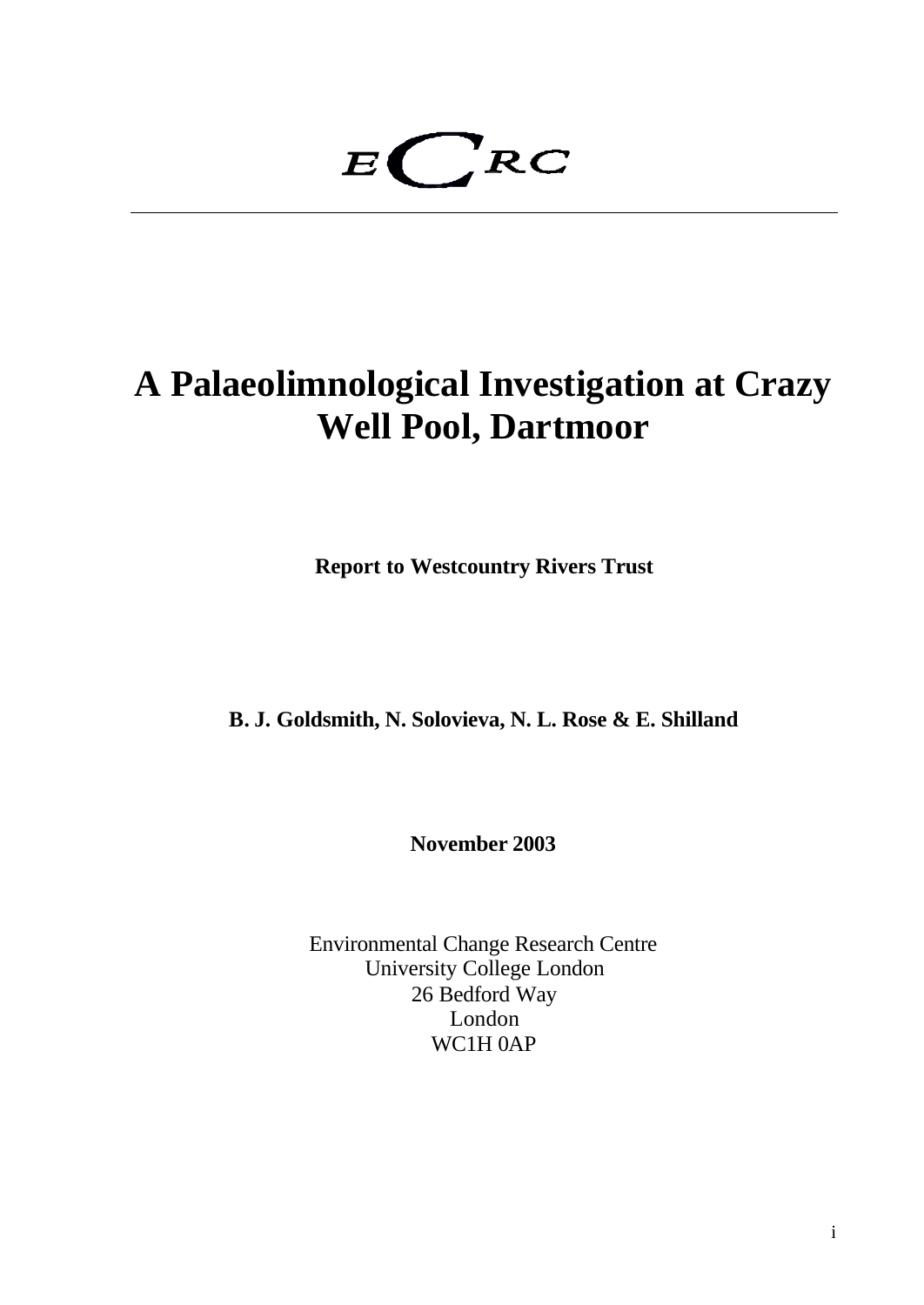This report presents the results from a short sediment core taken at Crazy Well Pool, Dartmoor. In addition to physical sediment analysis (loss on ignition and dry weights), siliceous microfossils (diatoms) have been used in an attempt to reconstruct lake pH changes and other water quality parameters. The core has also been dated using a technique based on the concentration of spheroidal carbonaceous particles (SCPs).

The core showed a reliable chronology spanning in excess of 150 years and the diatoms were well persevered. A total of 65 species of diatom were recorded. A notable switch from benthic taxa at the base of the core to more planktonic species towards the core top was observed. Diatom pH reconstructions inferred that the lake has become slightly less acid over a post-industrial timescale, which is contrary to many other studies of UK lakes on base-poor geology. These results suggest that changes in catchment management have resulted in pH increases in the lake, despite evidence of acid deposition at the site. Information on diatom habitat requirements also suggests that lake levels have been lower in the past.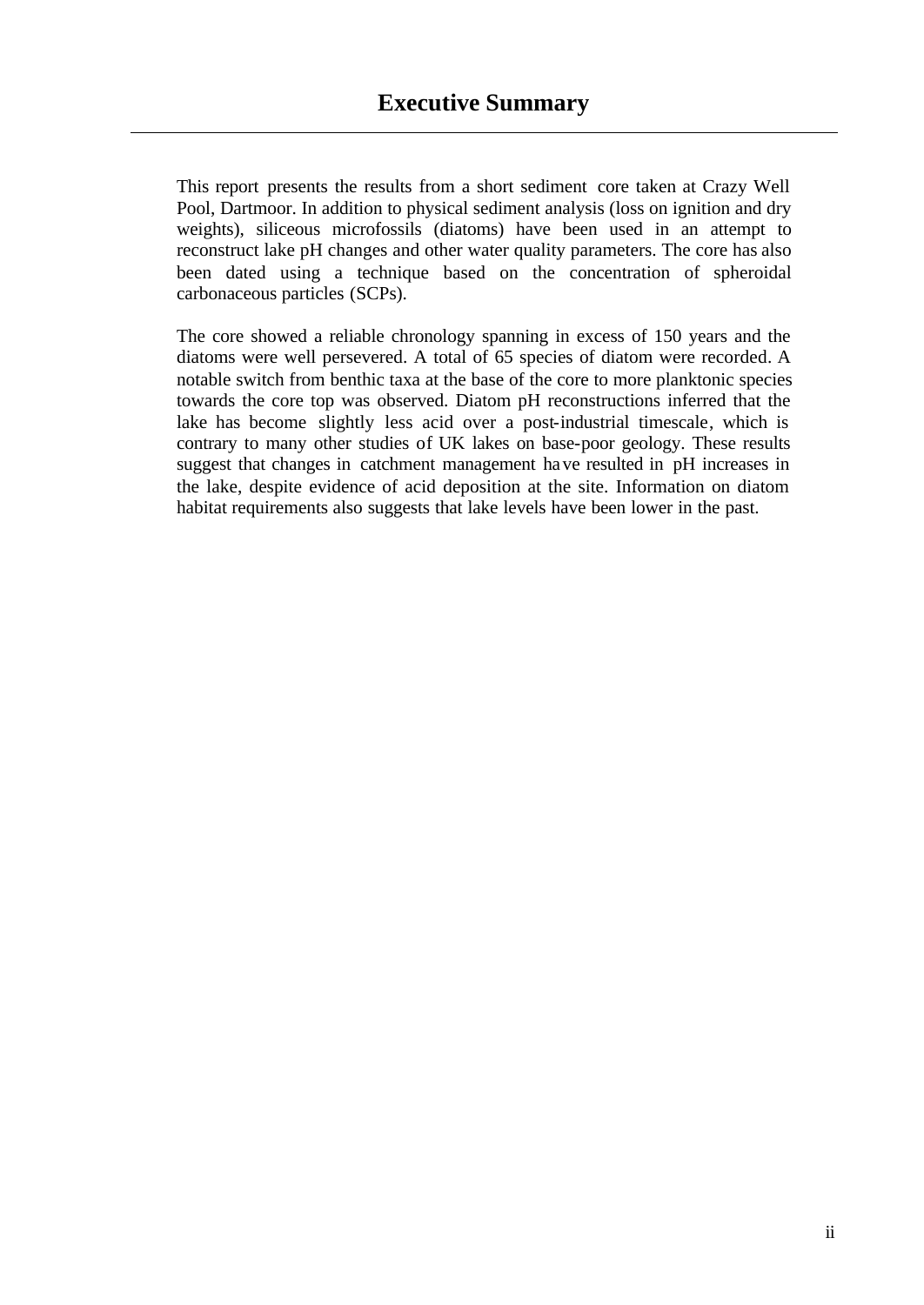| <b>Ben J. Goldsmith</b> | <b>ENSIS Ltd.</b> Environmental Change Research Centre.<br>University College London, 26 Bedford Way, London.<br>WC1H 0AP.    |
|-------------------------|-------------------------------------------------------------------------------------------------------------------------------|
| <b>Nadia Solovieva</b>  | Environmental Change Research Centre.<br>University College London, 26 Bedford Way, London. WC1H<br>0AP.                      |
| <b>Neil. L. Rose</b>    | <b>ENSIS Ltd.</b> Environmental Change Research Centre.<br>University College London, 26 Bedford Way, London. WC1H<br>0AP.    |
| <b>Ewan Shilland</b>    | <b>ENSIS Ltd.</b> Environmental Change Research Centre.<br>University College London, 26 Bedford Way,<br>London.<br>WC1H 0AP. |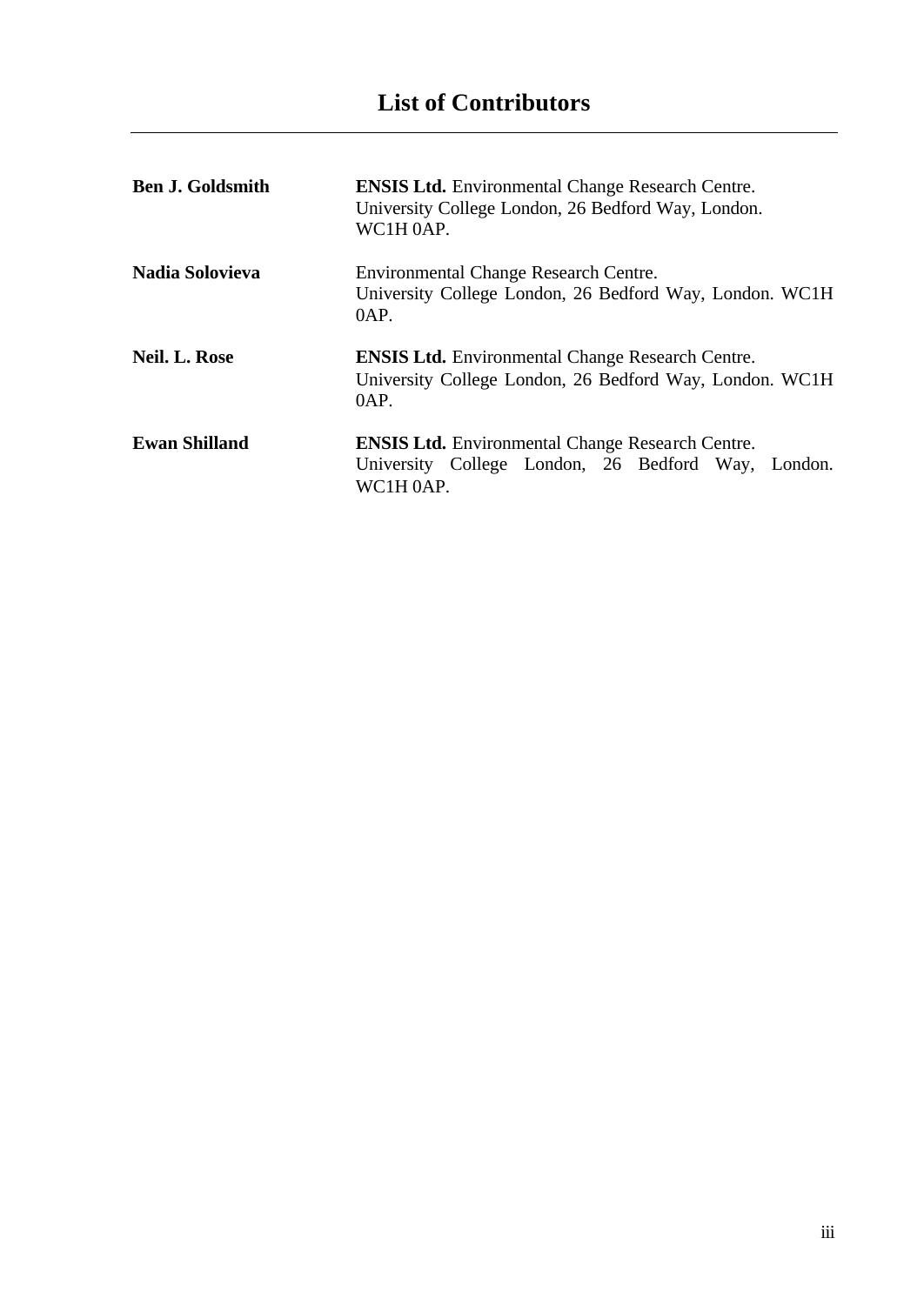# **Table of Contents**

| <b>Appendices</b> | <b>Executive Summary</b><br><b>List of Contributors</b><br><b>Table of Contents</b> | ii<br>iii<br>iv<br>17   |
|-------------------|-------------------------------------------------------------------------------------|-------------------------|
|                   | 1 Introduction                                                                      | $\mathbf{1}$            |
| 1.1               | <b>Site Details</b>                                                                 | $\mathbf{1}$            |
| 1.2               | Project Aims                                                                        | $\mathbf{1}$            |
| 1.3               | History of Crazy Well Pool                                                          | $\mathbf{1}$            |
|                   | 2 Methods                                                                           | $\mathbf{3}$            |
| 2.1               | <b>Sediment Coring</b>                                                              | $\overline{\mathbf{3}}$ |
| 2.2               | <b>Sediment Analyses</b>                                                            | $\overline{\mathbf{3}}$ |
| 2.2.1             | Dry Weight and Organic Content                                                      | $\mathbf{3}$            |
| 2.3               | Sample Preparation and Enumeration                                                  | $\mathbf{3}$            |
| 2.3.1             | Spheroidal Carbonaceous Particles (SCPs)                                            | $\mathbf{3}$            |
| 2.3.2             | <b>Diatoms</b>                                                                      | $\overline{\mathbf{4}}$ |
| 2.4               | Data Analysis                                                                       | $\mathbf 5$             |
| 2.4.1             | <b>Diatom Transfer Functions</b>                                                    | 5                       |
| 2.4.2             | <b>Trophic Diatom Index</b>                                                         | 5                       |
|                   | 3 Results                                                                           | 7                       |
| 3.1               | <b>Core Dating</b>                                                                  | 7                       |
| 3.2               | <b>Sediment Analysis</b>                                                            | ${\bf 8}$               |
| 3.3               | Diatom Analysis                                                                     | 8                       |
| 3.3.1             | Diatom Transfer Function (pH)                                                       | 10                      |
| 3.3.2             | <b>Trophic Diatom Index</b>                                                         | 10                      |
|                   | <b>4 Discussion</b>                                                                 | 12                      |
| 4.1               | Water Level Change                                                                  | 12                      |
| 4.2               | Changes in Lake Chemistry                                                           | 12                      |
|                   | <b>5</b> Conclusions                                                                | 14                      |
|                   | <b>References</b>                                                                   | 15                      |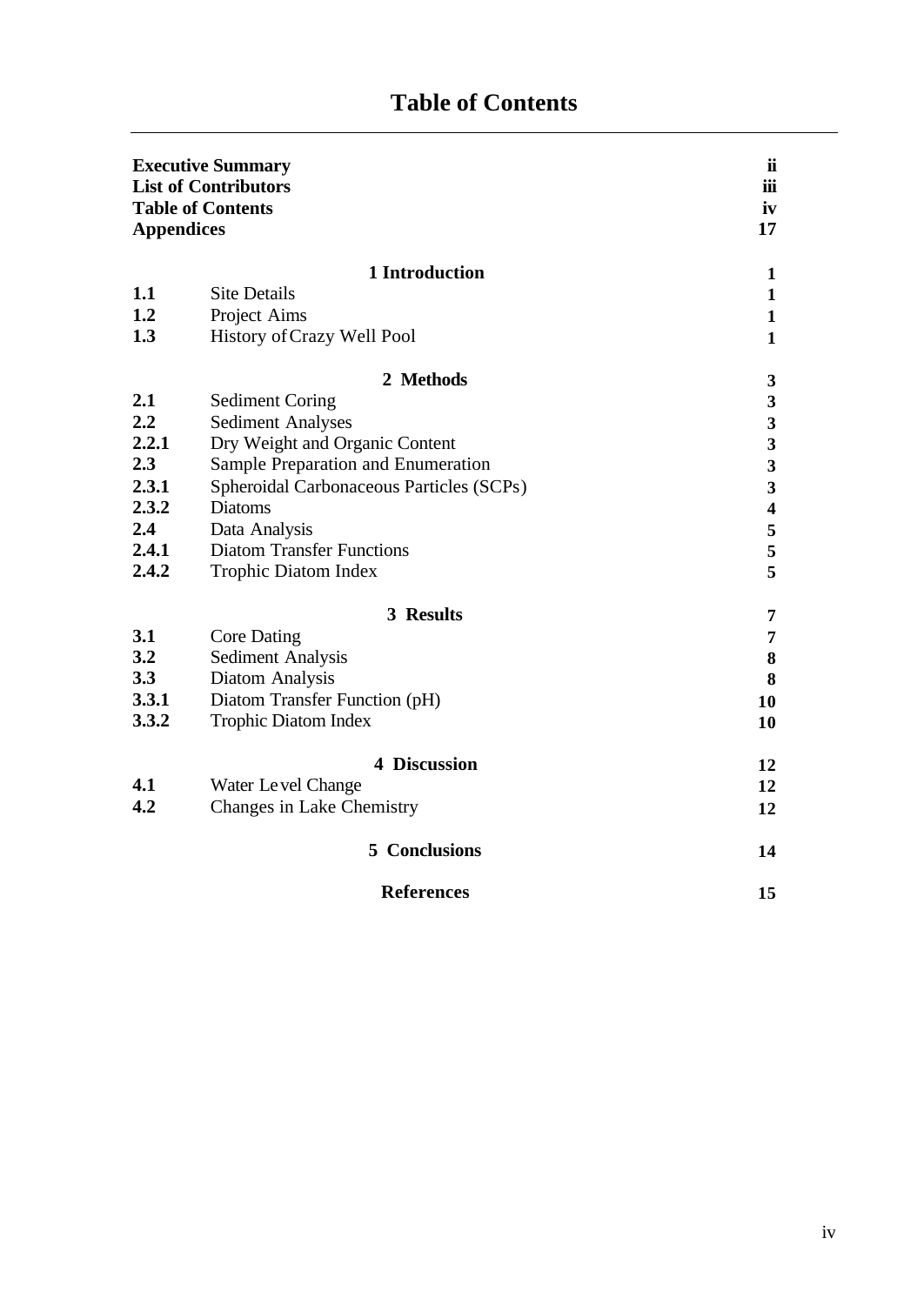#### **1.1 Site Details**

Crazy Well Pool is a small lake on the western side of Dartmoor. With an apparent lack of any natural lakes on Dartmoor, Crazywell Pool is one of the few areas of standing water which pre-dates the larger reservoirs (e.g. Burrator and Fenworthy) and thus provides a rare opportunity for palaeolimnological studies covering in excess of 150 years. The origin of Crazy Well Pool is from the tin mining activities which were wide spread in this area for many centuries.

## **Site Details:**

| Location:      | Dartmoor, Devon |
|----------------|-----------------|
| OS Grid Ref:   | SX 582 705      |
| Surface area:  | $0.3$ ha        |
| Maximum Depth: | $6.5 \text{ m}$ |
| Altitude:      | $365 \text{ m}$ |



**Figure 1.** Location of Crazy Well Pool.

#### **1.2 Project Aims:**

- To obtain a sediment core from Crazy Well Pool covering at least 150 years.
- To establish the core chronology and to date the core.
- To use diatoms to infer past lake pH.
- To use diatoms to infer changes in water quality.

#### **1.3 History of Crazy Well Pool**

Evidence of tin streaming goes back to the twelfth century on Dartmoor (DNPA 2001). By the 14<sup>th</sup> century open cast mines were in operation and it is likely that Crazy Well Pool was either an open cast mine or used as a reservoir to feed water to lower mines to aid ore extraction.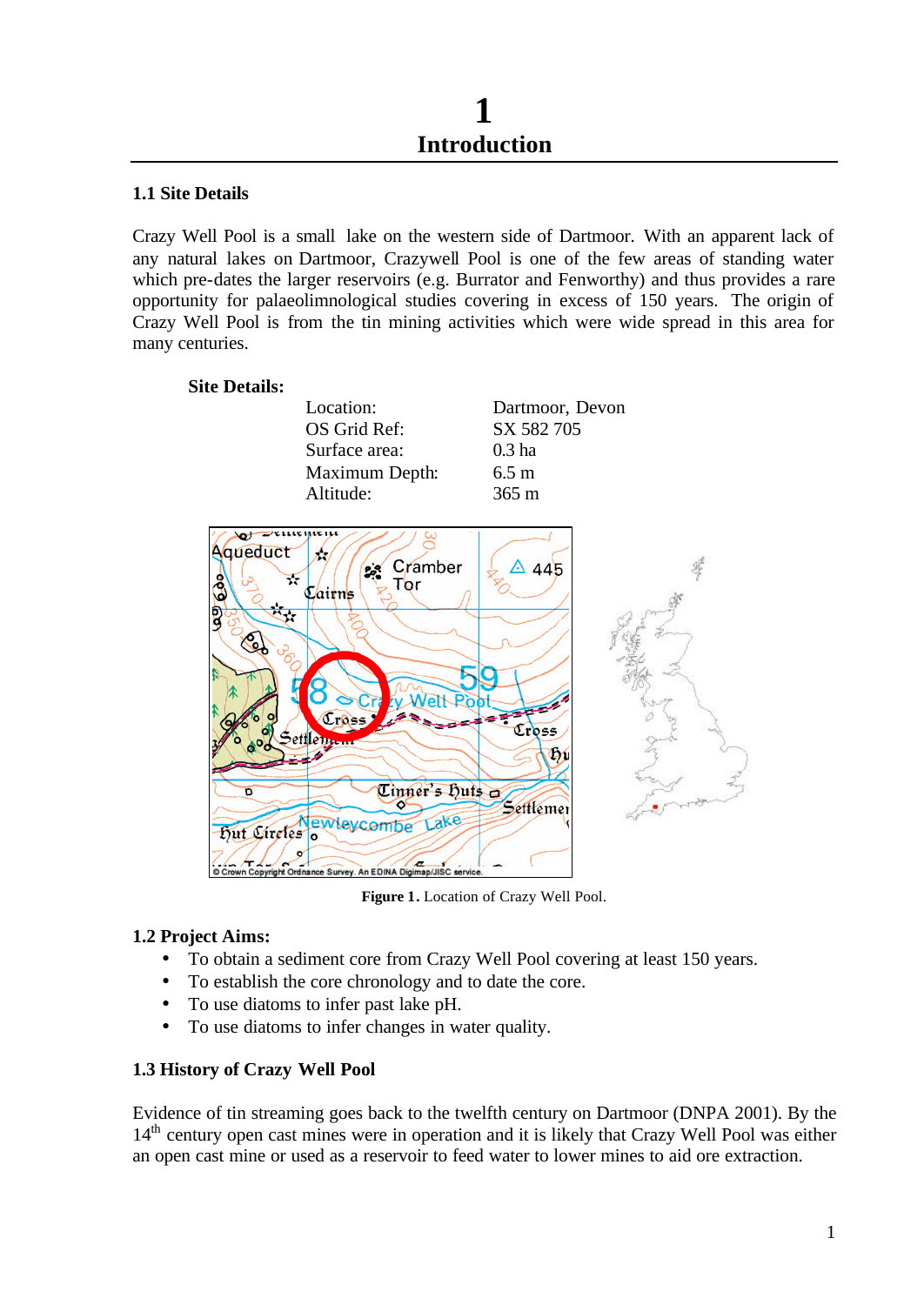In common with many ares on Dartmoor, Crazy Well Pool is steeped in superstition. The following extract is from Anon (2003).

*"It* [Crazy Well Pool] *was thought that it was bottomless and that the water level rose and fell with the tides at Plymouth. This was believed to have been confirmed when the parishioners of nearby Walkhampton brought up the bell ropes from the parish church to test its depth. They tied the ropes together, weighted the end and lowered them into the water, but were unable to reach the bottom of the pool.*

*Another superstition is that, during the middle -ages, the pool was haunted by the Witch of Sheepstor who used to give her clients a lot of bad advice. One such instance was Piers Galveston who was a favourite of Edward II. She advised him to return to the Court at Warwick where 'his humbled head shall soon be high'. Taking her advice, he returned to Warwick and was promptly executed. There was, however, some truth in the prophecy in that his severed head was set up on the battlements of the castle.*

*Other superstitions include the waters calling out at dusk the name of the next Walkhampton parishioner to die. Also, that at midnight on Midsummer's Eve you can see the face of the next parishioner to die in the still waters of the pool."*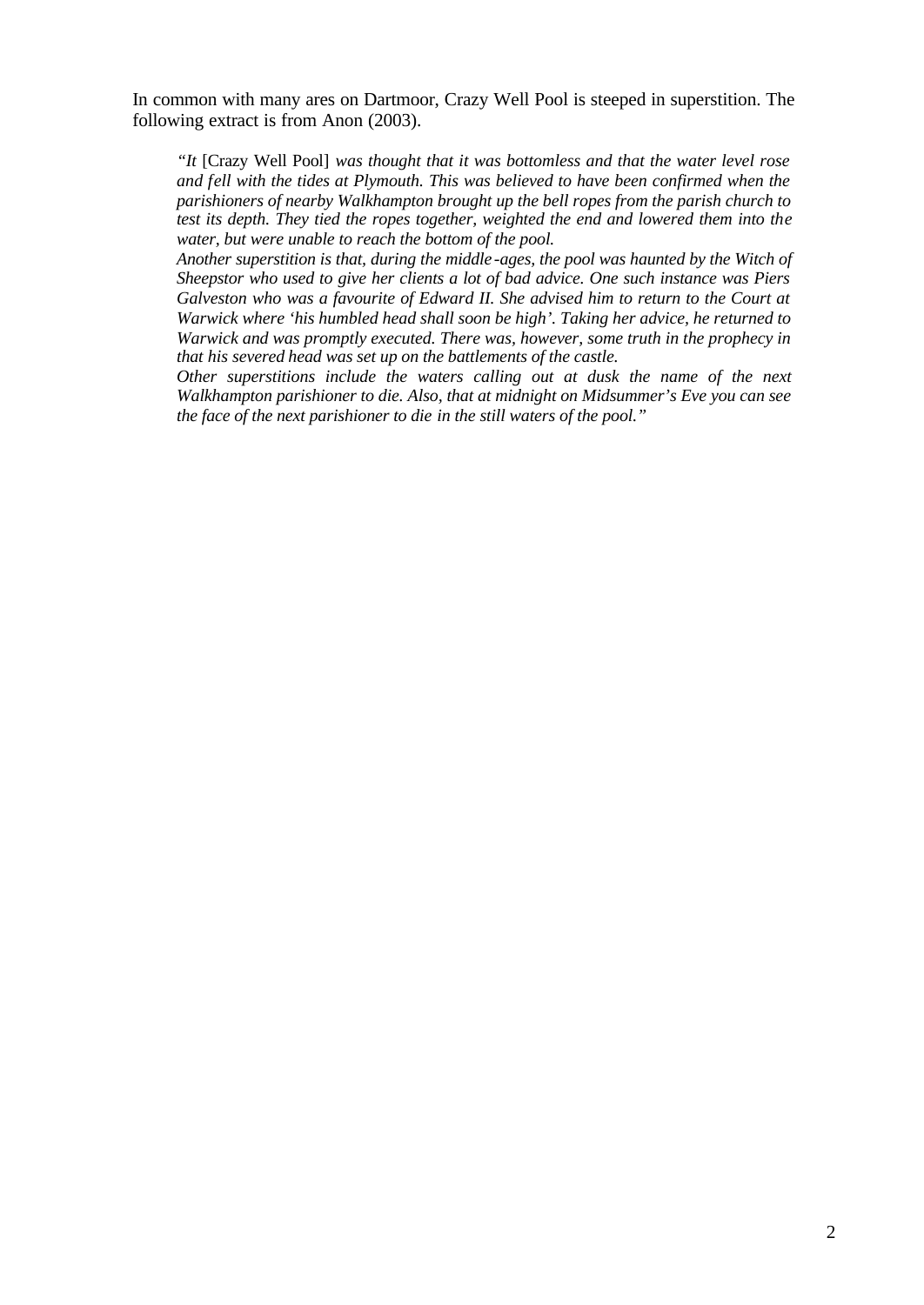#### **2.1 Sediment Coring**

A 40 cm sediment core was taken using a gravity corer (Glew corer) in 6.2 meters of water (GPS coordinates: 258223,70463). Figure 2 and figure 3 show the coring location and core respectively. The existing ECRC site code is CZSX57 but the Pool has not previously been cored. The core code is CZSX57a.





**Figure 2.** Crazy Well Pool showing coring site **Figure 3.** 40 cm Glew Core

The core was extruded and sliced at 0.5 cm intervals for the top 10 cm and at 1.0 cm intervals for the remaining 30 cm. Sediments have been dried and are catalogued and archived at UCL.

## **2.2 Sediment Analysis**

## **2.2.1 Dry Weight and Organic Content**

A sub-sample from each level of the core was weighed in small crucibles and dried to a constant weight at 105 °C to obtain the dry weight. The samples are then re-heated to 550 °C for 2 hours and re-weighed to obtain the percentage of organic matter burnt off. This latter process, known as loss on ignition (LOI) is helpful in identifying changes in the sediment composition which can be attributed to land use changes in the catchment or changes in sediment sources. Twenty five levels between 0 - 40 cm were analysed from core CZSX57a.

#### **2.3 Sample Preparation and Enumeration**

#### **2.3.1 Spheroidal Carbonaceous Particles** *Background*

Spheroidal Carbonaceous Particles (SCPs) are only produced by the high temperature burning of fossil fuels and are thus a feature of post-industrialisation. Their production rose steadily in Europe since 1850 to a peak in 1970 when concerns about the use of fossil fuels finally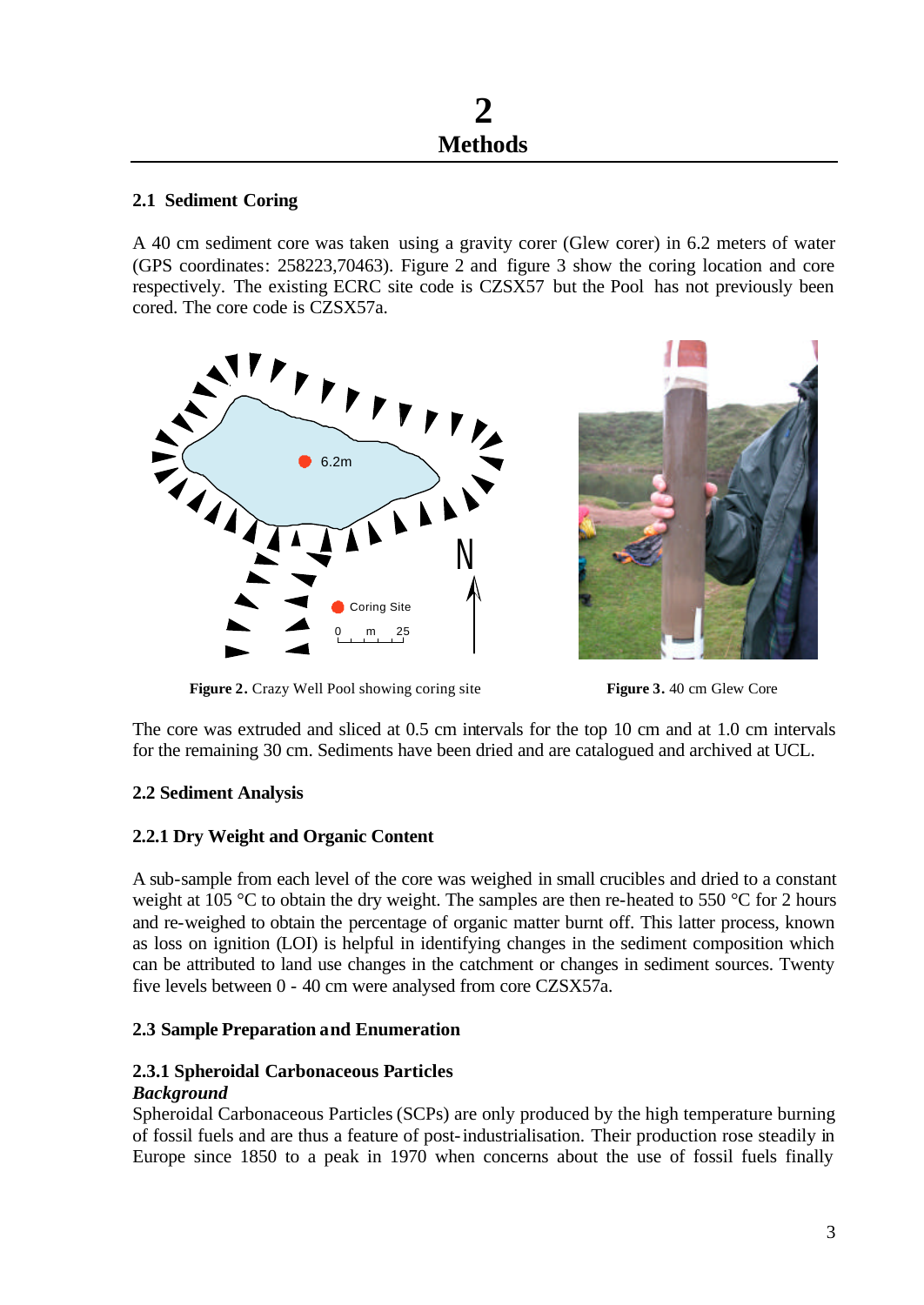prompted a switch to other fuel sources. In lake sediments, these particles form an unambiguous record of atmospheric deposition of industrial pollutants. The main temporal trends of these sediment records have been found to be remarkably consistent over wide geographical areas and these features can be used to ascribe dates to cores. SCPs are relatively easy to extract and enumerate and following extensive calibration with other dating methods and through comparison with documentary evidence can now be reliably used to date postindustrial lake sediments.

SCPs should not be confused with 'fume' or 'soot'. Fume particles are sub-micron spheres (or clusters of spheres) derived from the condensation of volatilised non-combustible material. Soot is formed during the combustion process (as opposed to SCPs which result from the incomplete combustion of the fuel) and although carbonaceous, is usually sub-micron in size and bears no morphological resemblance to SCPs.

#### *Preparation*

SCPs are composed of elemental carbon and, although physically fragile, this makes them extremely resistant to any form of chemical attack. Strong reagents such as concentrated nitric and hydrofluoric acids can be used to dissolve away the organic and siliceous components of a sediment sample to leave only the carbon fractions. A known weight of sediment is treated in this way and a measured fraction of the resultant solution is permanently mounted on to a microscope slide. The SCPs, which usually range from 5-50  $\mu$ m in diameter, are then enumerated under light microscopy (x400 magnification). The concentration of SCPs can therefore be determined per gram of dry sediment. The core dates are derived from fixed time markers such as the maximum concentration (1970) and point at which SCPs first appear (1850). Other dates can then be interpolated from the plotted curved and errors assigned. For a full description of the methods see Rose (1994). Twelve samples were prepared and analysed from core CZSX57a, at evenly spaced intervals down the core.

#### **2.3.2 Diatoms**

#### *Background*

Diatoms (*Bacillariophyceae*: unicellular, siliceous algae) were selected as the most appropriate microfossil group for inferring environmental trends at Crazy Well Pool. Diatoms a very sensitive to changes in water quality and pH and in addition they can also be used for inferring changes in available lake habitats.

#### *Preparation*

In order to identify the diatoms from their highly ornamented, silica cell-walls, it is necessary to treat the sediment samples to remove organic material and other mineral material. This is done by gently heating the sediment samples with 30% hydrogen peroxide until the sample no longer effervesces. The sample is then washed with distilled water and treated with hydrochloric acid to remove any soluble mineral components. A sub-sample of the suspension is the allowed to settle out and evaporate on to a grade "0" cover slip. The dry cover slip is then mounted onto a microscope slide using, a high optical index mountant (Naphrax). A full description of these methods is given in Battarbee (1986).

Twenty-five levels from the sediment core were prepared and analysed for diatoms. The levels were taken at 1 cm intervals from 0-10 cm of the core and at 2 cm intervals thereafter to the core base. At least 300 valves were counted from each sample using a Leitz research microscope with a 100x oil immersion objective under phase contrast. Principal floras used for species identification were Krammer & Lange-Bertalot (1986, 1988, 1991a, b) and Kelly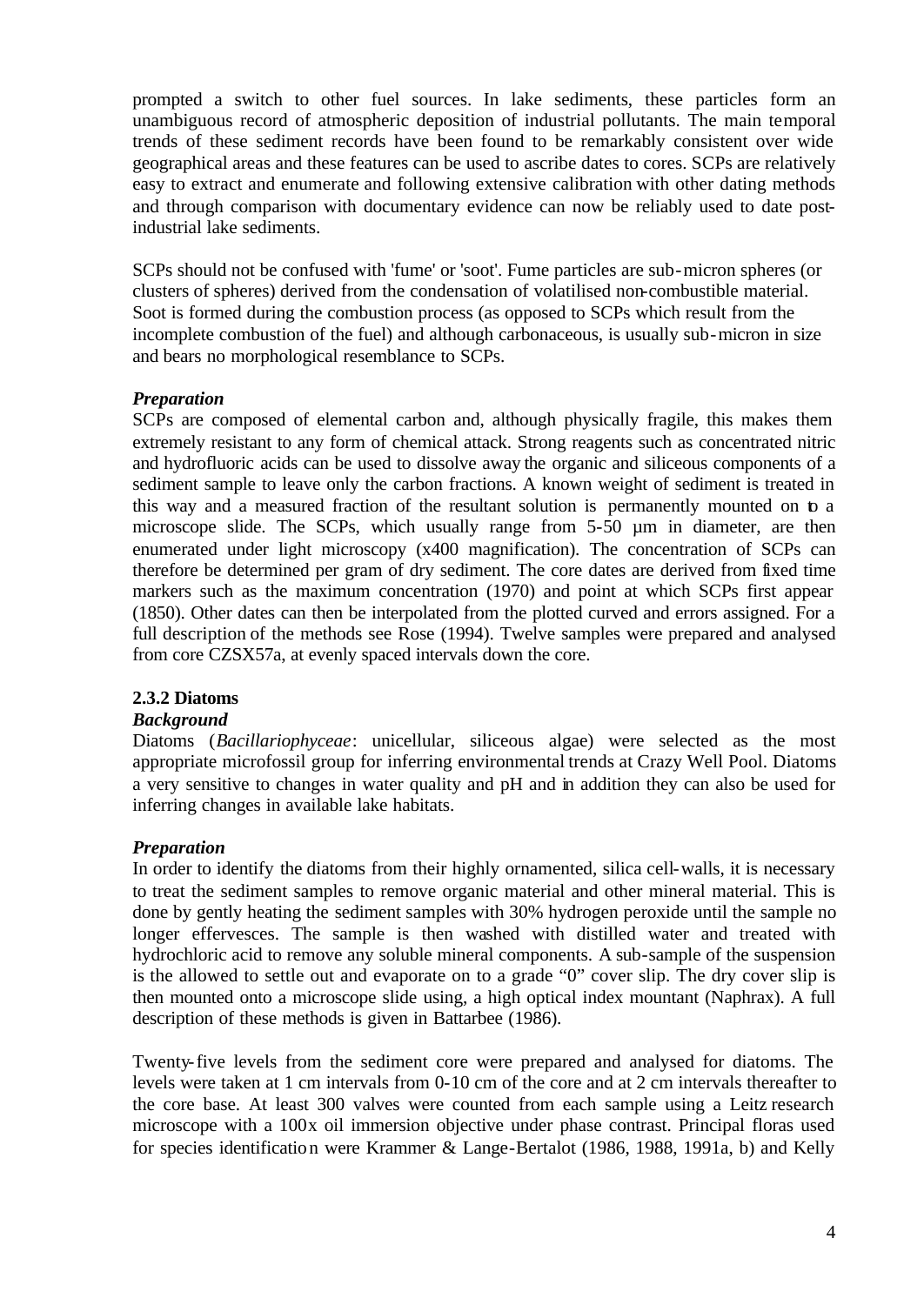(2000). All slides are archived at UCL.

## **2.4 Data Analysis**

The diatom data were analysed to give two different measures of down-core environmental change. A transfer function approach was used to infer pH changes and the Trophic Diatom Index (TDI) used to investigate any other general water quality change.

#### **2.4.1 Diatom Transfer Function**

A transfer function is a quantitative approach to environmental reconstruction which has been developed based on a predictive equation that models the relationship between diatom assemblage composition and lake-water chemistry, e.g. pH. The transfer function is generated using a calibration, or training, data set of modern surface-sediment diatom samples and contemporary water chemistry data from a large number of lakes spanning the environmental gradient of interest. This allowed weighted average optima and tolerances for nearly 300 diatom taxa to be determined. The model then uses this information to calibrate diatom data from sites of unknown pH or more specifically from down-core samples, enabling the past changes in pH to be inferred.

The method used to infer pH from the diatom samples at Crazy Well Pool was Weighted Averaging – Partial Least Squares (WA-PLS, ter Braak and Juggins 1993). The training set data used were collected from 167 lake sites in the UK - the Surface Water Acidification Project data (Stevenson *et al.* 1991). At each site mean annual pH was recorded and diatom samples collected from the surface sediments and live material. The analyses were performed using the computer program Calibrate version 0.81 (Juggins and ter Braak 1997) and resultant plots of both pH and species data were made using C2 data analysis (Juggins 2003).

The performance of the WA-PLS model can be statistically tested. The strength of the relationship between diatom-inferred pH (DI-pH) and measured values is described by the coefficient of determination known as  $r^2$  (0 = no fit; 1 = perfect fit). The errors of the models are described by the root mean square error (RMSE) which summarises the difference between the measured values for the training set of lakes and the diatom inferred values generated by the model. These are calculated based on the original training set (the apparent RMSE) and more realistically on a cross-validated test set (the RMSE of prediction or RMSEP). The lower the error, the better the model performs. The SWAP data set provides a WA-PLS model with relatively low errors of prediction  $(2 \text{ component model RMSEP} =$ 0.2986).

## **2.4.2 Trophic Diatom Index (TDI)**

The TDI was developed by Kelly and Whitton (1995) and subsequently refined (Kelly *et al.*  2001) with the intention of monitoring the water quality of lowland rivers. Its application in the palaeoecological study of lakes is not therefore expected to yield the same ecological information that can be gained by its use in rivers. TDI results do however show changes in the major taxonomic groups and thus TDI data are presented and discussed below.

The Trophic Diatom Index is calculated using a simple weighted average equation for which taxa have been assigned a score of 1-5 for pollution sensitivity (1 being low pollution) and a score of 1-3 for the indicator value (1 being widely tolerant and 3 being narrowly tolerant and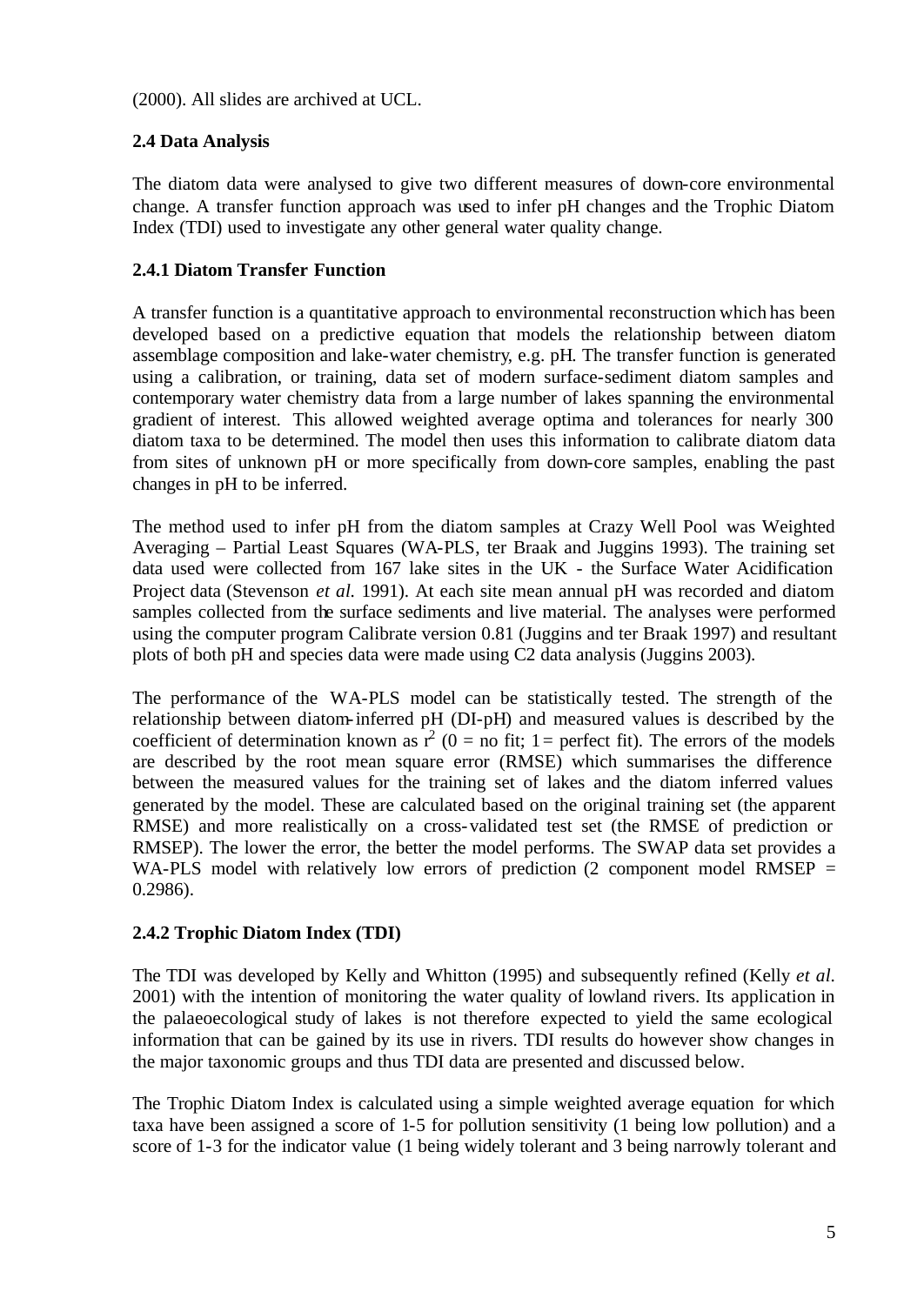therefore a better indicator). Unlike the transfer function approach outlined above, the TDI uses a finite number of taxa, many of which are only identified to genus level. Identification to species level is only used where particularly indicative species can give additional information. See Kelly *et al.* (2001) for a full description of the methods.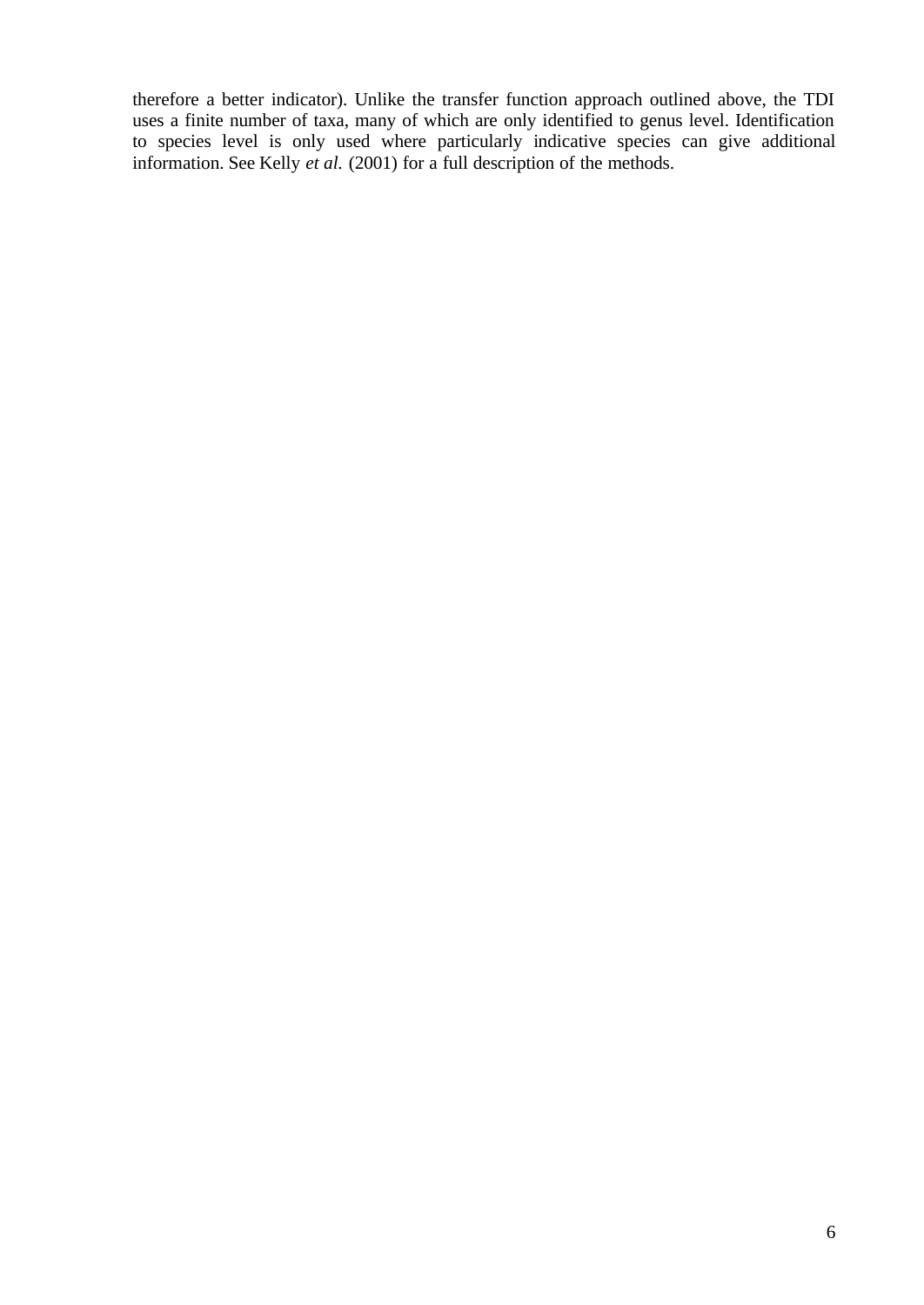#### **3.1 Core Dating**

The SCP concentrations in the sediments showed a typical profile suggesting that the sediment record at Crazy Well Pool is undisturbed and that a reliable chronology can be obtained. No SCPs were found below 29 cm which provides strong evidence that the base of the core pre-dates 1850. Figure 4 shows the SCP concentrations from core CZSX57a and Table 1 shows the interpolated dates calculated from the profile. The age/depth graph is plotted along with 90% confidence limits in Figure 5.

| <b>Mean sediment</b><br>depth | <b>SCP Date</b>   |
|-------------------------------|-------------------|
| O                             | $2003 \pm 0$ yrs  |
| 3.25                          | $1991 \pm 1$ yr   |
| 6.25                          | $1978 \pm 3$ yrs  |
| 8.5                           | $1970 \pm 5$ yrs  |
| 9.75                          | 1966 $\pm$ 6 yrs  |
| 10.75                         | 1965 $\pm$ 5 yrs  |
| 12                            | 1962 $\pm$ 8 yrs  |
| 12.75                         | $1960 \pm 10$ yrs |
| 13.5                          | $1955 \pm 14$ yrs |
| 14                            | $1940 \pm 15$ yrs |
| 14.75                         | $1920 \pm 20$ yrs |
| 15.5                          | 1910 $\pm$ 20 yrs |
| 18.5                          | 1890 $\pm$ 20 yrs |
| 30                            | $1850 \pm 25$ yrs |



Table 1. Interpolated dates for core CZSX57a **Figure 4.** Down -core SCP concentrations



**Figure 5.** SCP age/depth curve for core CZSX57a (red line) showing 90% confidence limits (blue dashed lines).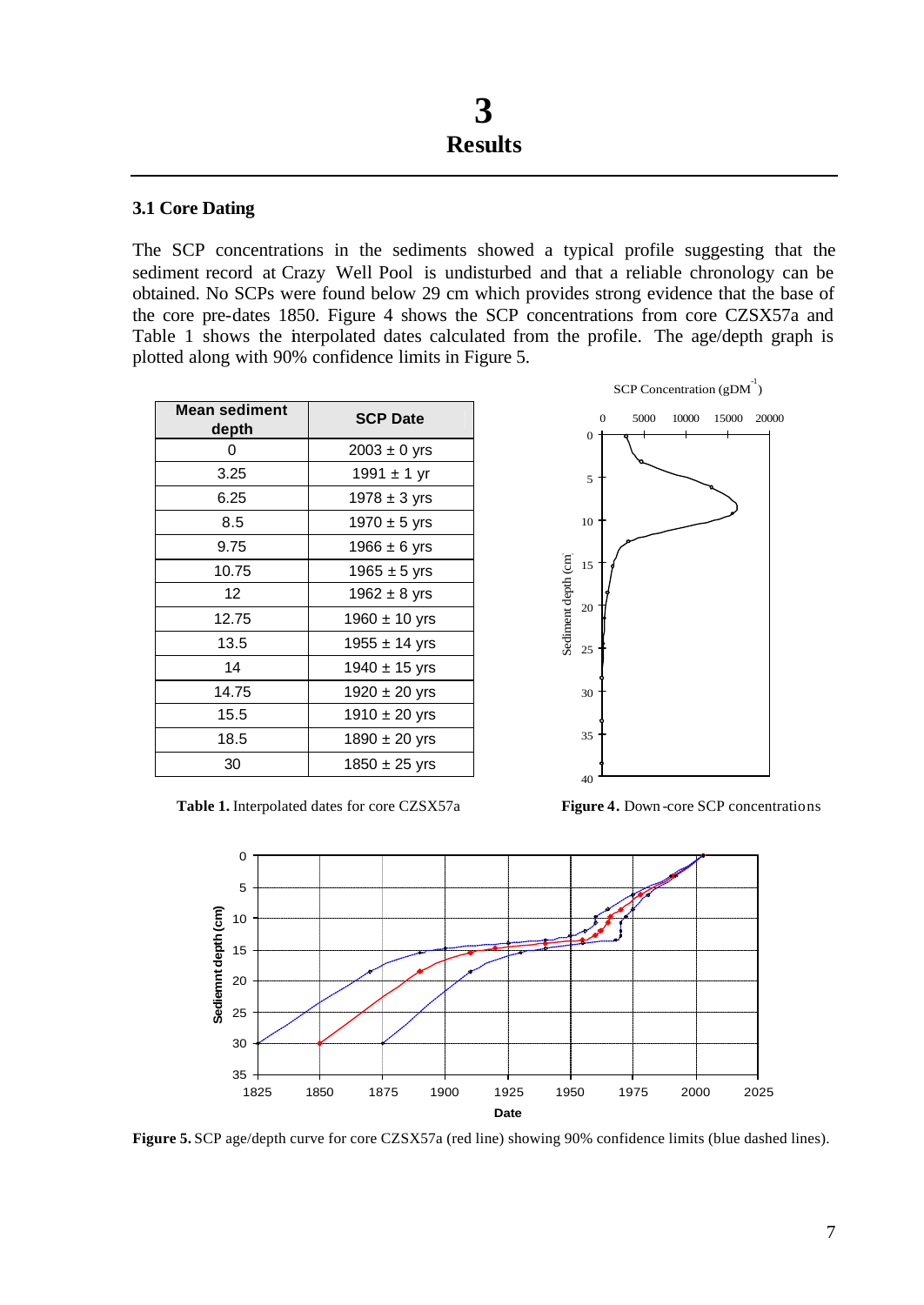#### **3.2 Sediment Analysis**

The Crazy Well Pool core shows only a very gradual increase in organic matter (% LOI) from base to top (Figure 6). The Pool has no surface inflow or outflow and thus major erosional events or changes in catchment structure are less likely to appear in the sediments. The gradual increase in organic matter over time may therefore represent a slight increase in the internal productivity of the Pool. This is natural process seen in lakes, and particularly young lakes, as they develop over time.



**Figure 6.** Dated sediment profiles for LOI and dry weight from Crazy Well Pool.

#### **3.3 Diatom Analysis**

A total of 65 species of diatom were identified from the Crazy Well Pool core (see Appendix I for the full species list). Of these 38 species occurred at greater than 2% abundance or in at least 5 samples. The dominant species are plotted in figure 7 below. The bottom 10 cm of the core is dominated by species of *Cymbella*, *Eunotia* and *Surirella* in addition to various species of *Achnanthes* which also appear further up in the core. These species are primarily periphytic (i.e. living on the surface of rocks, plant sediments etc.). Above 30cm there is a gradual switch from the periphytic taxa to *Aulacosira* spp. which are dominant in the top 20 cm of the core. *Aulacosira* spp. are usually planktonic. There appears to have been a major shift therefore from benthic to planktonic taxa. Reasons for this are discussed below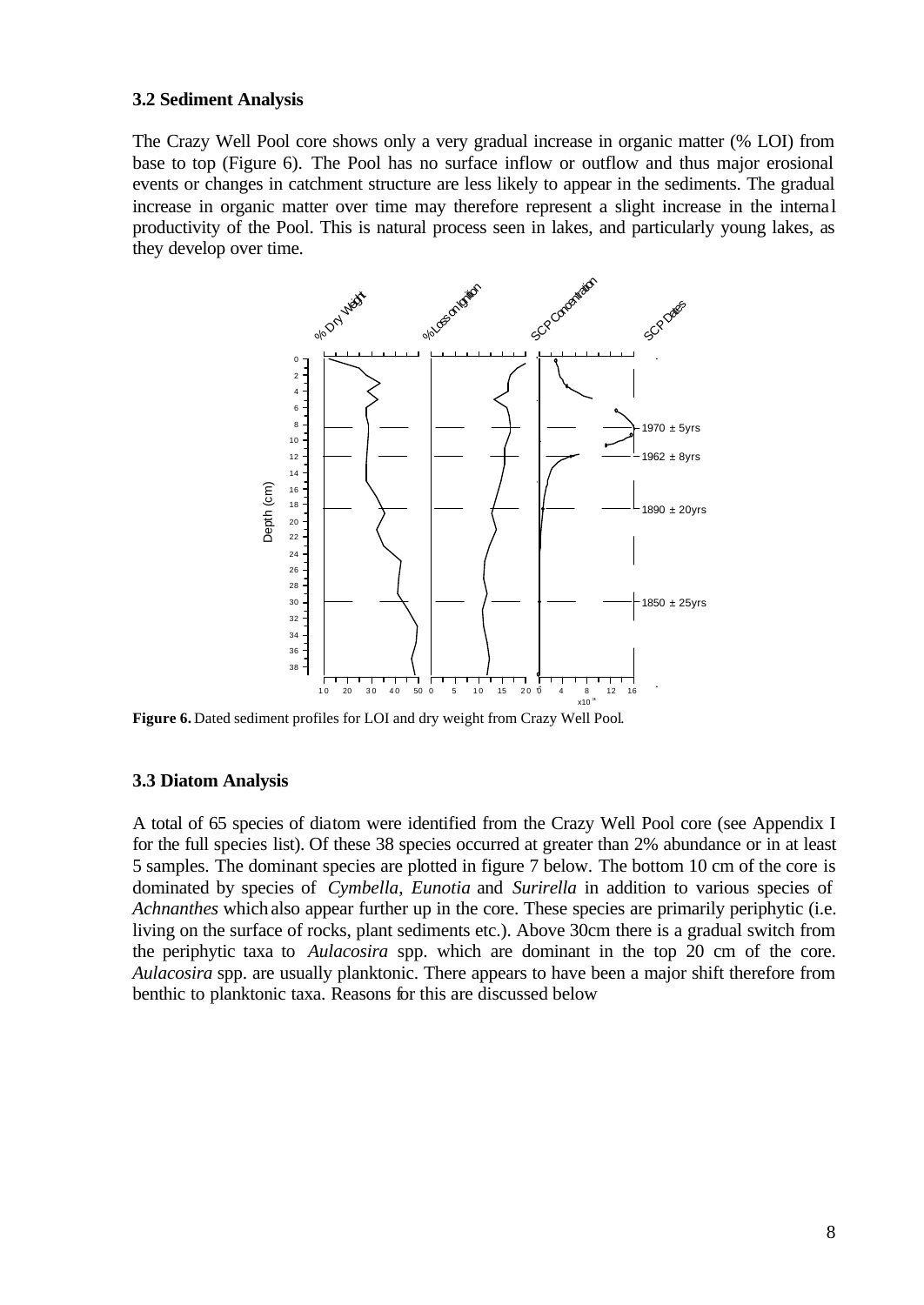

**Figure 7**. Stratigraphic plot showing the relative abundance of the dominant diatom taxa in the Crazy Well Pool core. SCP dates and modelled pH are also shown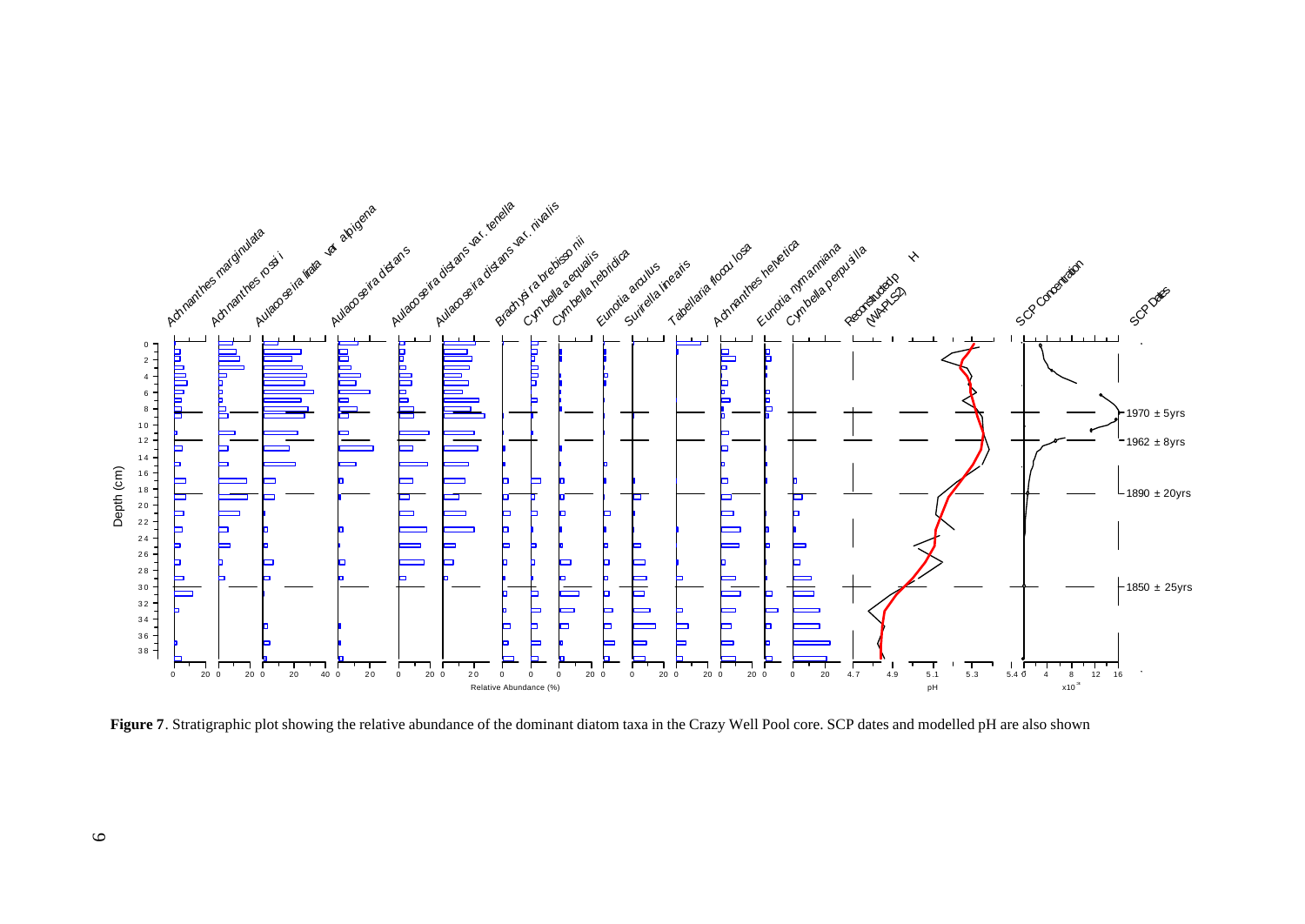#### **3.3.1 Diatom Transfer Function (pH)**

The performance statistics of the models based on the modern training set data (SWAP) files are shown in Table 2. The strength of the relationship  $(r^2)$  between diatom-inferred pH (DIpH) and measured values is 0.91 for WA-PLS2. The errors of the models as described by the root mean square error (RMSE) were relatively low. These are calculated based on the original training set (the apparent RMSE) and more realistically on a cross-validated test set (the RMSE of prediction or RMSEP). The lower the error, the better the model performs. Table 2 shows that both models perform well and have relatively low errors of prediction. The WA-PLS2 has been used to infer pH due to having marginally better error statistics.

|                                  | WA-PLS1       | WA-PLS2       |
|----------------------------------|---------------|---------------|
| <b>Number of lakes</b>           | 167           | 167           |
| Number of diatom taxa            | 2.77          | 2.77          |
| pH Range                         | $4.33 - 7.25$ | $4.33 - 7.25$ |
| Apparent $r^2$                   | 0.87          | 0.91          |
| Apparent RMSE<br>Predicted $r^2$ | 0.27          | 0.23          |
|                                  | 0.84          | 0.85          |
| <b>Predicted RMSEP(jack)</b>     | 0.31          | 0.30          |

**Table 2.** Summary statistics of the diatom models for reconstructing pH

Of the 65 taxa observed in the diatom record, 43 were present in the training set after taxonic harmonisation. Over 90% of the fossil assemblage was represented by the training set in most samples and therefore, there were no major analogue problems when applying the transfer functions. However, *Achnanthes rossii* was not present in the training set and, therefore, analogues for samples where this occurred at greater abundance were lower at around 78-85% (sample depths 3-4 cm and 17-19 cm were most affected). The inferred pH from the Crazy Well Pool core ranged from 4.85 at the base, to 5.42 at the core top, a change of over 0.5 of a pH unit. It should be stressed here that the internal model errors are  $\pm$  0.30 of a pH unit. These data do however suggest that the lake has become less acid over the past 150+ years.

#### **3.3.2 Trophic Diatom Index**

The Values for the TDI were generally very low with the majority of scores below 30 which would generally be considered to be indicative of very good water quality (Figure 8). A very slight increase in the TDI score was seen from base to top. One of the main problems of using this technique in lakes however is that it does not take into account planktonic taxa and thus the *Aulacosira* spp. are not contributing to the TDI score. Greater numbers of valves are counted where plankton is dominant to ensure a representative count is made of "scoring" taxa, but this does not entirely overcome the problem.

Of greater ecological value is the "percentage of motile taxa" also calculated as a component of the TDI (Figure 8). Species of *Surirella, Brachysira* and to a lesser extent *Navicula* and *Stenopterobia* (not shown on the summary diagram), accounted for the majority of motile taxa. In rivers the presence of motile taxa is normally considered as indicative of organic pollution and therefore reduces the confidence that any observed change in TDI score is due to trophic change. Within a lake however it is more likely to simply be indicative of the availability of benthic habitats rather than organic pollution. The results from this core suggest a switch in the habitats available to diatoms from benthic to open water.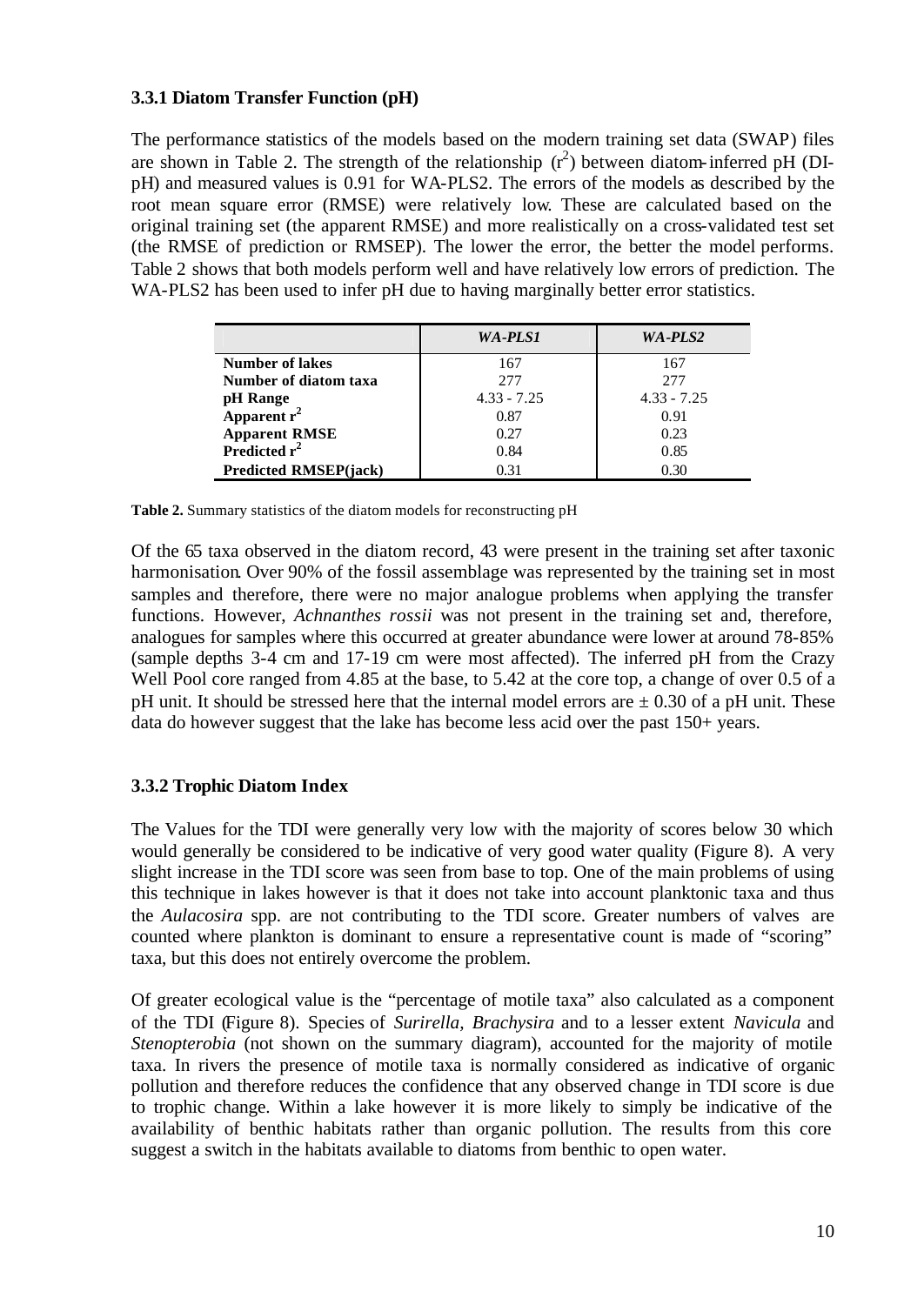

Figure 8. Stratigraphic plot showing the relative abundance of the dominant TDI groupings of taxa in the Crazy Well Pool core. TDI scores and species diversity are also shown.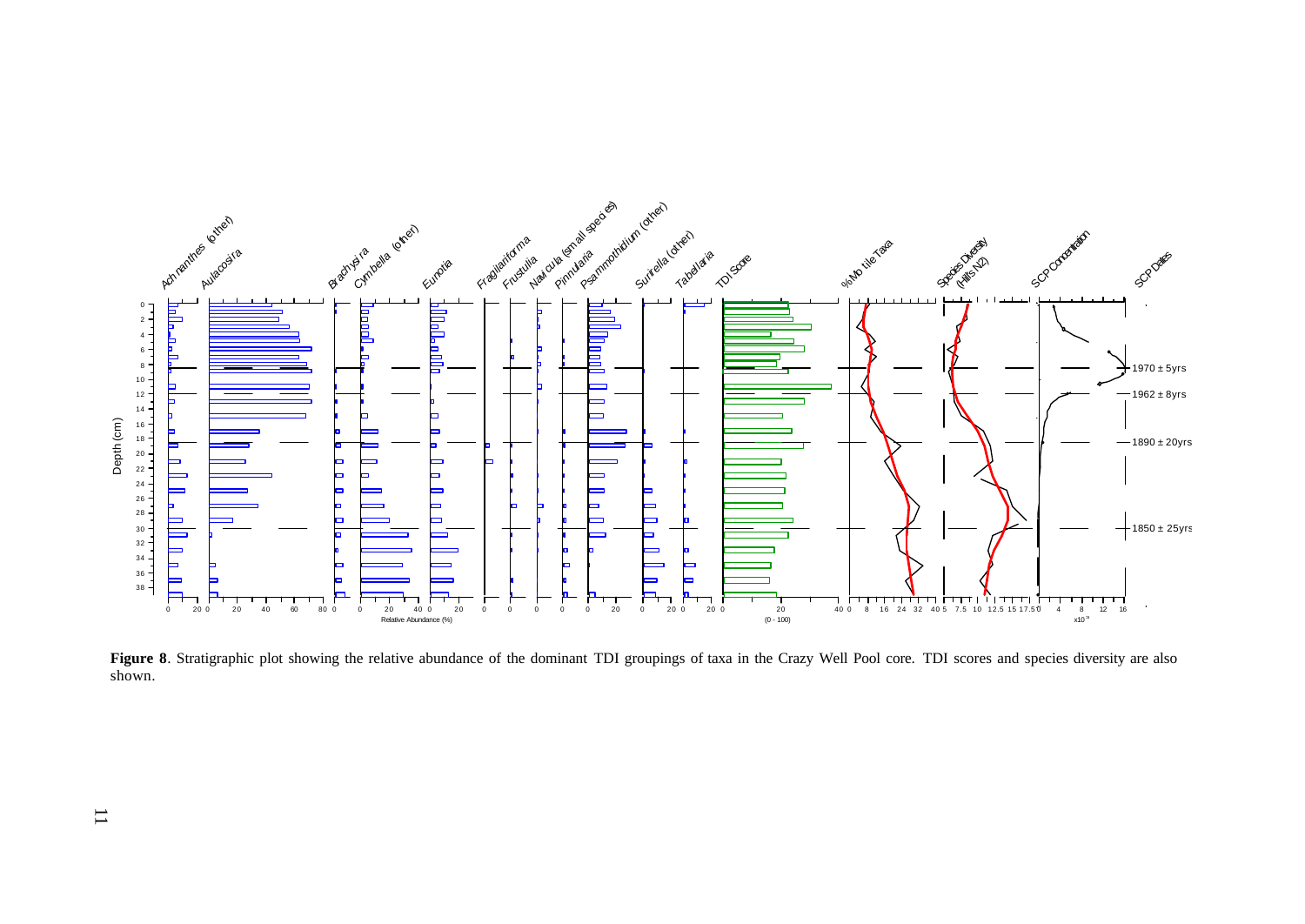The SCP concentrations and LOI profile show the Crazy Well Pool core to be relatively undisturbed and continuous sediment record dating back over 150 years. Diatom preservation was very good throughout the core and a major shift in species was recorded from the core base to the top. These changes are discussed below with respect to two possible hypotheses: physical lake changes (i.e. water level) and changes in lake-water chemistry.

#### **4.1 Water Level Change**

The physical structure of a lake has a significant bearing on the types of diatom habitats available and hence the species composition seen in the sediments. In deep lakes, light penetration is a major controlling factor in the depth to which benthic diatom species can grow and therefore these species are restricted to the marginal areas where the light is sufficiently good for photosynthesis. Planktonic species overcome this problem by remaining suspended in the photic zone and can therefore utilise the entire lake surface area. In shallow lakes where light reaches the bottom over the majority of the lake, benthic species will usually dominate. In a small, steep-sided lake like Crazy Well Pool the ratio of marginal habitats to open water area will be relatively high and thus the current situation with approximately 50% planktonic taxa and 50% benthic is representative of the available habitats. In larger deep lakes one would expect plankton to dominate in the sediments.

From the diatom record in core CZSX57a the lake appears to have undergone only gradual change. Below 30 cm there are almost no planktonic taxa, between 17-30 cm there is a shift from benthic dominance to a more even ratio of planktonic and benthic species. Above 17 cm the diatom record is dominated by planktonic *Aulacosira* spp. until the core top where the ratio is even.

The observed changes in the diatom assemblages could therefore have been brought about by a change (i.e. increase) in the lake level over time. This hypothesis is very likely if the site was used as a reservoir for tin mining prior to c. 1850. A constant need for water would have resulted in the lake being lower than its present-day level, increasing the availability of benthic habitats. During the  $19<sup>th</sup>$  Century mining methods developed without the need for so much water and later declined completely, negating the need for water altogether. This hypothesis links in to the core dates and would account for the observed species shifts. In addition to this however, the pH reconstruction infers an increase in pH over the past c. 200 years.

#### **4.2 Lake Chemistry Changes**

The diatom inferred pH suggests the lake has increased by a maximum of 0.5 of a pH unit over the span of the core sequence. This apparent increase in pH raises an interesting issue. Many sites in the UK, and particularly those with base-poor granitic catchments, have been shown to have become acidified over the past 150 years due to industrially derived acid deposition (Battarbee 1990). The majority of these studies have concentrated in the north and west of Britain but similar findings were also seen in the south of England in base-poor lakes in Hampshire (Beebee *et al.* 1990). Rose and Juggins (1994) have shown there to be a strong relationship between the occurrence of SCPs and acid deposition, demonstrating that as well as the source of SCPs and acid pollutants being the same, their atmospheric dispersal is also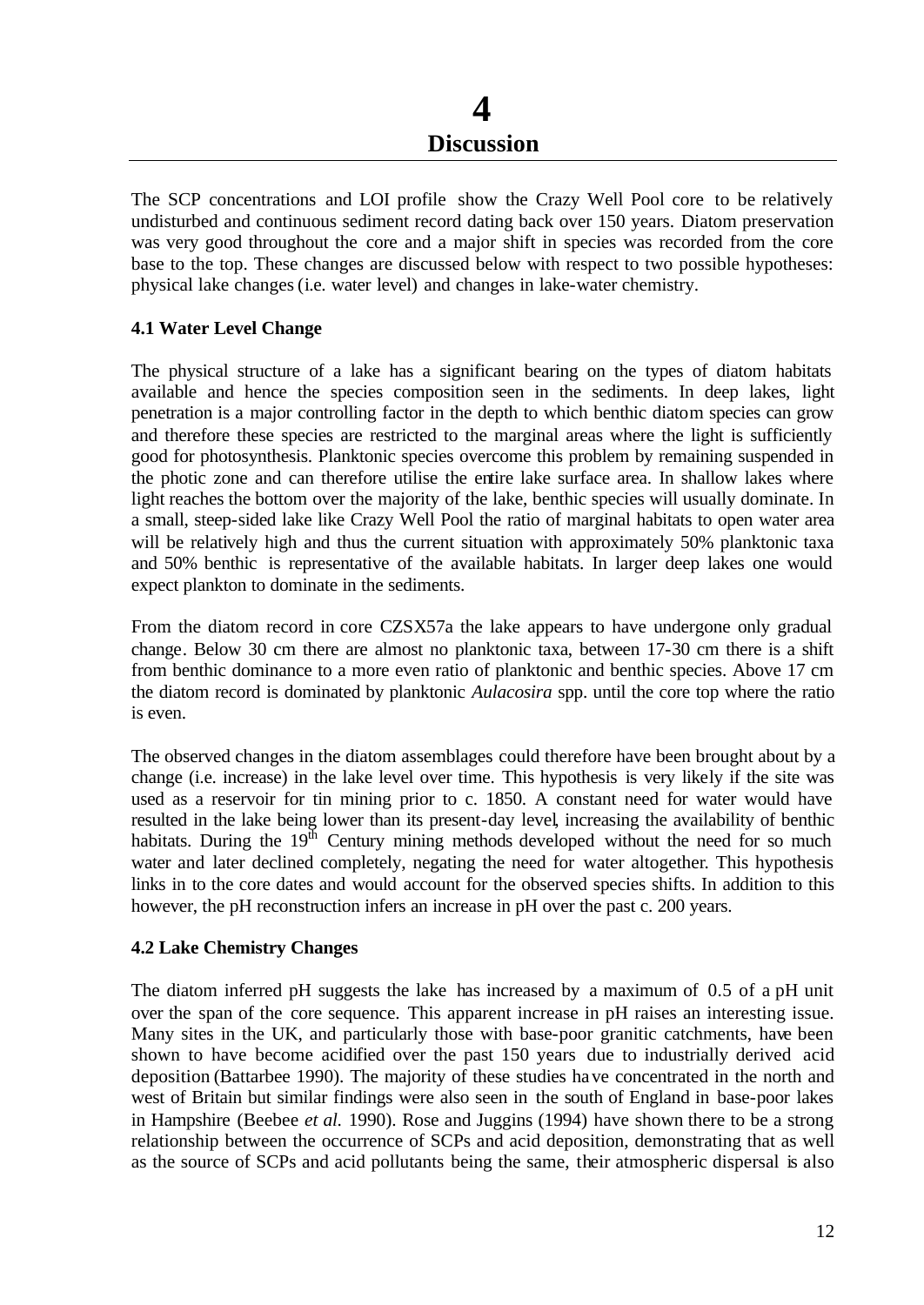similar. These studies therefore show Crazy Well Pool to be rather unusual. The Pool lies on acid geology and this study has shown it to have SCPs present at relatively high concentrations suggesting it too would have been susceptible to acidification. The diatom record suggests the opposite has occurred. Not only does the lake appear to have buffered any acid deposition but it has become slightly more alkaline over the past 150+ years.

The reasons for apparent increase in pH are unclear, but changes in mining practice and land use have occurred over a similar period to the industrial age and could therefore have affected the water chemistry of the lake and buffered against acidification.. The TDI results suggest a very slight increase in trophic status, but the change is very small and problems with the method render the results inconcusive<sup>1</sup>. The percentage of motile taxa calculated from the TDI is of more value. Motile diatoms are more tolerant of disturbance and particularly high rates of sedimentation because their motility allows them to avoid being covered by silt. The higher abundance of motile taxa corresponds with relatively high sedimentation rates (according to the SCP dates) and may therefore be indicative of greater disturbance during the  $19<sup>th</sup>$  Century due to mining activity or changes in land use. Higher turbidity is also less favourable to planktonic *Aulacosira* spp. Motile taxa would also have been more common if the lake was once shallower, as discussed above.

<sup>&</sup>lt;sup>1</sup> The TDI was developed for the assessment of mainly enriched lowland rivers and thus the method is not considered as being suitable for this palaeolimnological study.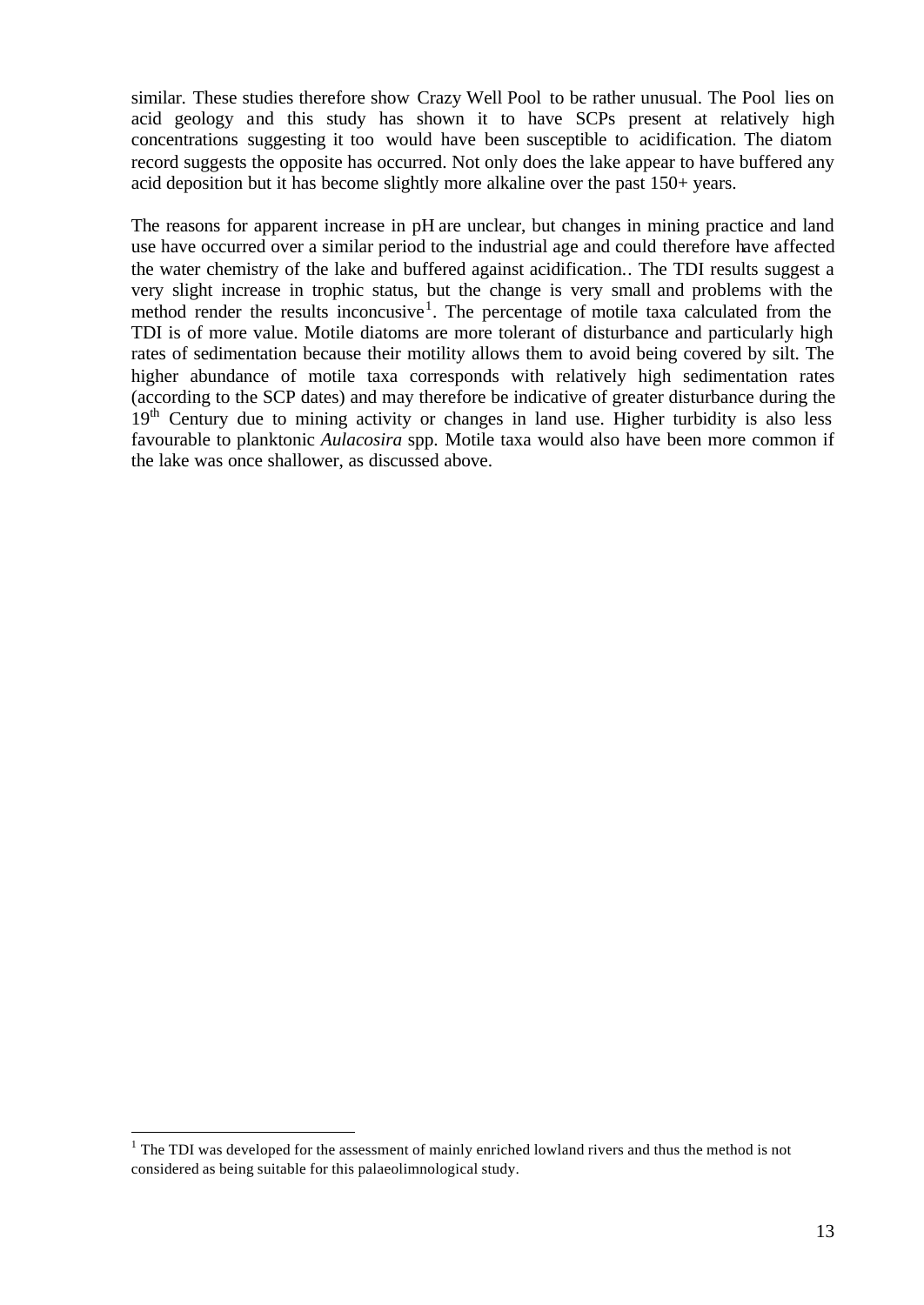In an extensively exploited and managed landscape such as western Dartmoor there is a strong likelihood that no one environmental factor has resulted in the observed diatom assemblage in the sediments of Crazy Well Pool. A combination of disturbance, lake level change and landuse change are all likely to have had an effect on the lake. This is complicated by evidence that the lake would heve also received elevated levels of acid deposition in the last 150 years.

Although changes in the lake level will have had an effect on the species composition, the results of the pH reconstruction are considered as reliable. The SWAP training set (Stevenson 1991) has an extensive coverage of lake sites in the 4.5-5.5 pH range and the species found in core CZSX57a are well represented in the training set. The lake can therefore be assumed to have become less acid over the past c. 200 years.

Evidence of any other water quality changes are less reliable. The TDI values are deemed unsuitable for this study. The gradual increase in organic matter from the base to core top suggests either greater in-wash of organic material or greater internal productivity. This may therefore be an indication of slight catchment enrichment, but no supporting evidence was obtained for this hypothesis.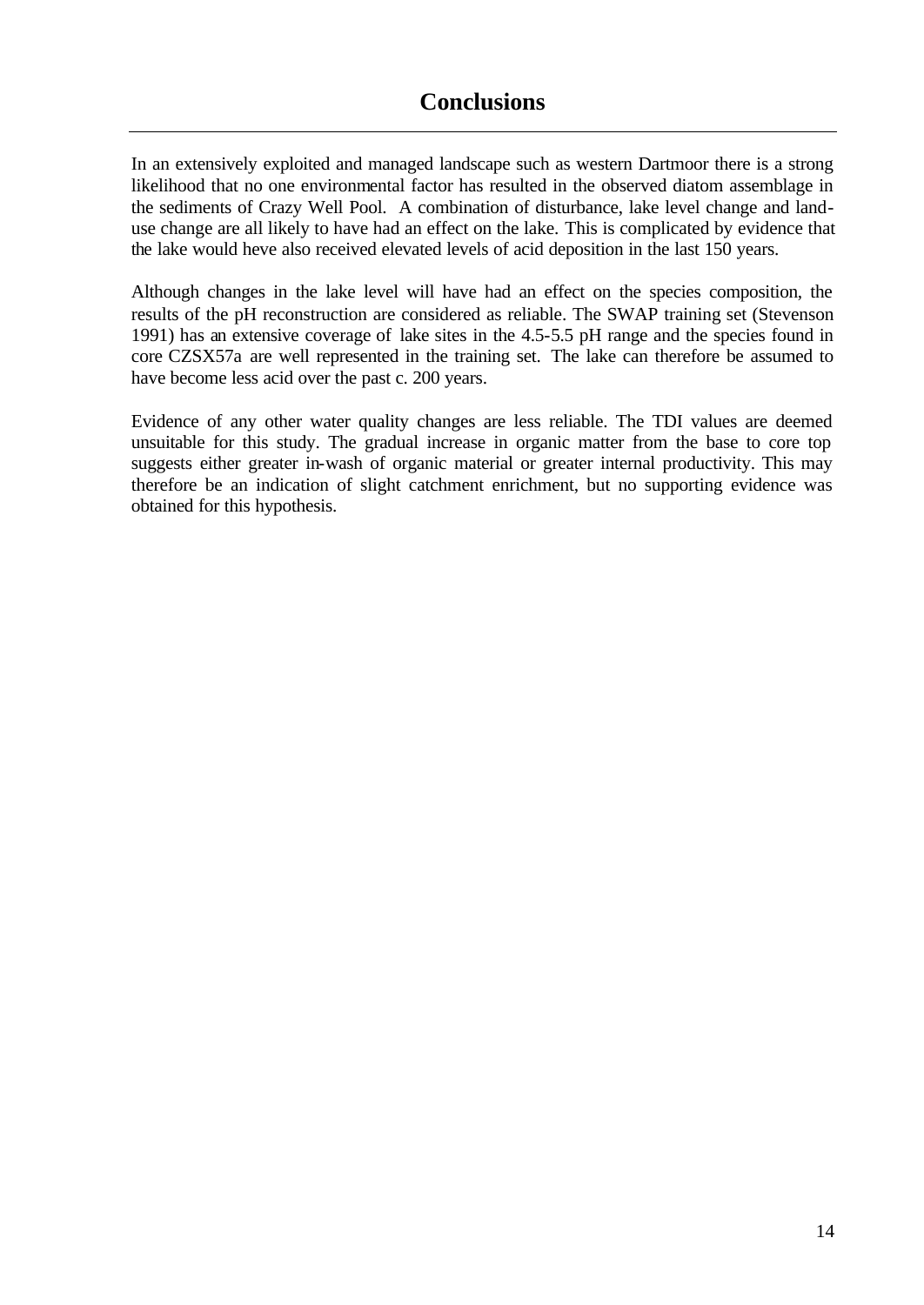**Anon** (2003) *Dartmoor Crosses*.

Webpage @ http://www.dartmoor-crosses.org.uk/crazywell.htm

**Battarbee, R.W. (1990)** The causes of lake acidification, with special reference to the role of acid deposition. *Philosophical Transactions of the Royal Society, London B,* **327:** 339-347.

**Battarbee, R. W. (1986).** Diatom analysis. In B. E. Berglund (ed.), *Handbook of Holocene Palaeoecology and Palaeohydrology*. Wiley, Chichester, 527-570.

**Beebee, T. J. C., Flower, R. J., Stevenson, A. C., Patrick, S. T., Appleby, P. G., Fletcher, C., Marsh, C., Natkanski, J., Rippey, B. and Battarbee, R. W. (1990)** Decline of the natterjack toad *Bufo calamita* in Britain: Palaeoecological, documentary and experimental evidence for breeding site acidification. *Biological Conservation,* 53: 1-20

**Dartmoor National Parks Authority (2001)** *Dartmoor's Tin Industry - Fact Sheet.* DNPA, Devon. 2 pp.

**Juggins, S (2003)** *C2 Data Analysis - A Computer Program for Exploring Species - Environment Relationships, Developing Transfer Functions ("inference models"), and Plotting Stratigraphic Diagrams.* University of Newcastle, Newcastle.

**Juggins, S. & ter Braak, C. J. F. (1997)** *CALIBRATE Version 0.81 - A Computer Program for Species - Environmental Calibration by [Weighted - Averaging] Partial Least Squares Regression*. University of Newcastle, Newcastle.

**Kelly, M. G., Adams, C., Graves, A. C., Jamieson, J., Krokowski, J., Lycett, E. B., Murray-Bligh, J., Pritchard, S. & Wilkins, C. (2001).** *The Trophic Diatom Index: A Users Manual, Revised Edition*. Environment Agency R & D Technical Report E2/TR2. 135pp.

**Kelly, M. G. (2000).** Identification of common benthic diatoms in rivers. *Field Studies,* **9:** 583-700.

**Kelly, M. G. & Whitton, B. A. (1995)** The trophic diatom index: a new index for monitoring eutrophication in rivers. *Journal of Applied Phycology*, **7:**433-444.

**Krammer, K. & H. Lange-Bertalot (1991a).** Bacillariophyceae. 3 Teil: Centrales, Fragilariaceae, Eunotiaceae. In: *Süsswasserflora von Mitteleuropa* (Eds. H. Ettl, J. Gerloff, H. Heynig & D. Mollenhauer). Gustav Fischer Verlag, Stuttgart. 576 pp.

**Krammer, K. & H. Lange-Bertalot (1991b)**. Bacillariophyceae. 4 Teil: Achnanthaceae Kritische Ergänzungen zu Navicula (Lineolatae) und Gomphonema. In: *Süsswasserflora von Mitteleuropa* (Eds. H. Ettl, J. Gerloff, H. Heynig & D. Mollenhauer). Gustav Fischer Verlag, Stuttgart. 437 pp.

**Krammer, K. & H. Lange-Bertalot (1988)**. Bacillariophyceae. 2 Teil: Bacillariaceae, Epithemiaceae, Surirellaceae. In: *Süsswasserflora von Mitteleuropa* (Eds. H. Ettl, J. Gerloff, H. Heynig & D. Mollenhauer). Gustav Fischer Verlag, Stuttgart. 596 pp.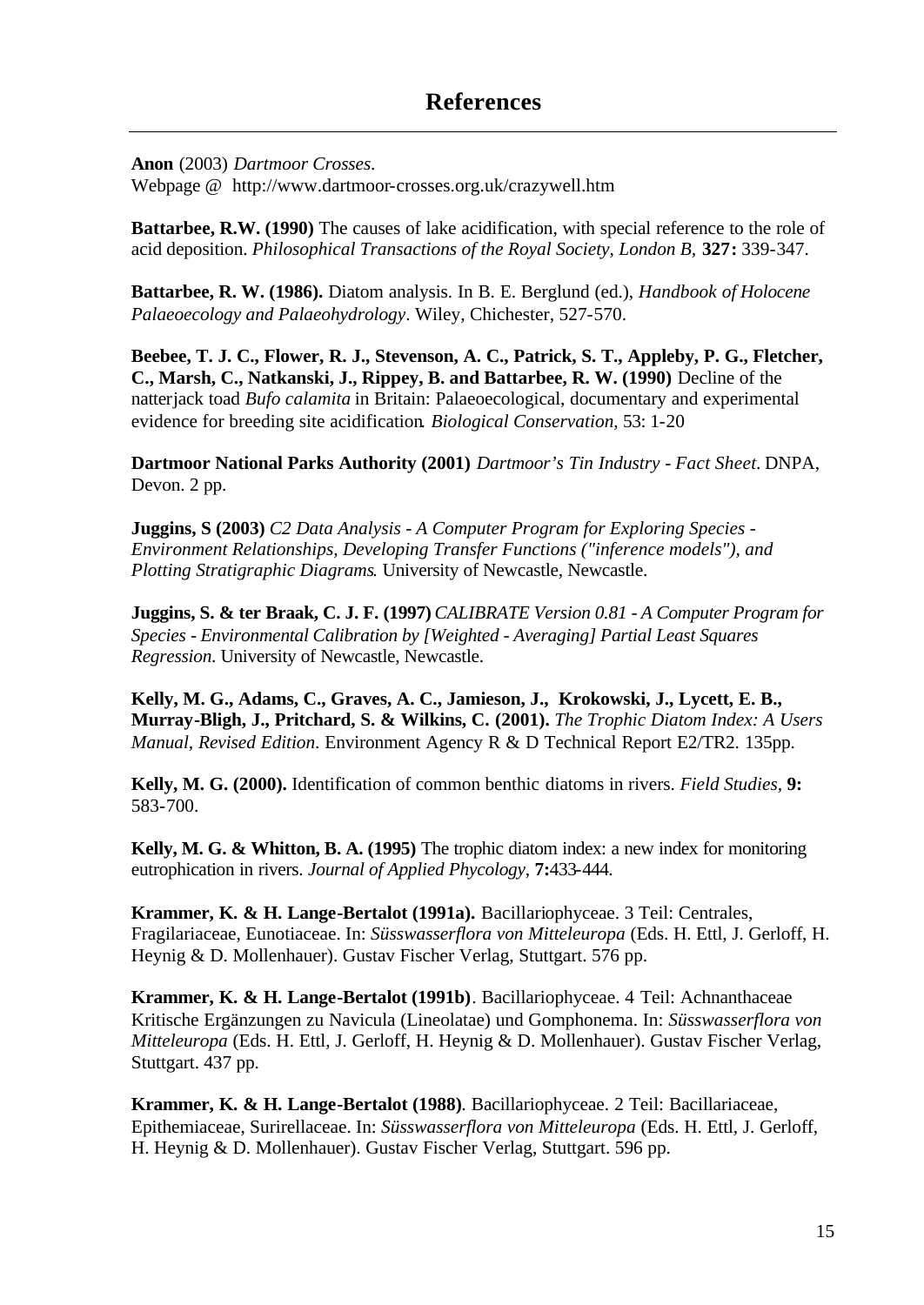**Krammer, K. & H. Lange-Bertalot (1986)**. Bacillariophyceae. 1 Teil: Naviculaceae. In: *Süsswasserflora von Mitteleuropa* (Eds. H. Ettl, J. Gerloff, H. Heynig & D. Mollenhauer). Gustav Fischer Verlag, Stuttgart. 876 pp.

**Rose, N. L. (1994)** Characterisation of carbonaceous particles from lake sediments. *Hydrobiologia*, **274:** 127-132.

**Rose, N. L. and Juggins, S. (1994)** A spatial relationship between carbonaceous particles in lake sediments and sulphur deposition. *Atmospheric Environment*, **28:** 177-183.

**Stevenson, A. C., Juggins, S., Birks, H. J. B., Anderson, D. S., Anderson, N. J., Battarbee, R. W., Berge, F., Davis, R. B., Flower, R. J., Haworth, E. Y., Jones, V. J., Kingston, J. C., Kreiser, A. M., Line, J. M., Munro, M. A. R. & Renberg, I. (1991)** *The Surface Waters Acidification Project Paleaeolimnology Programme: Modern Diatom/Lake-Water Chemistry Data-Set.* ENSIS Publishing, London. 86 pp.

**ter Braak, C. J. F. & Juggins, S. (1993)** Weighted averaging - partial least squares regression (WA-PLS): an improved method for reconstructing environmental variables from species assemblages. *Hydrobiologia*, **269/270:**485-502.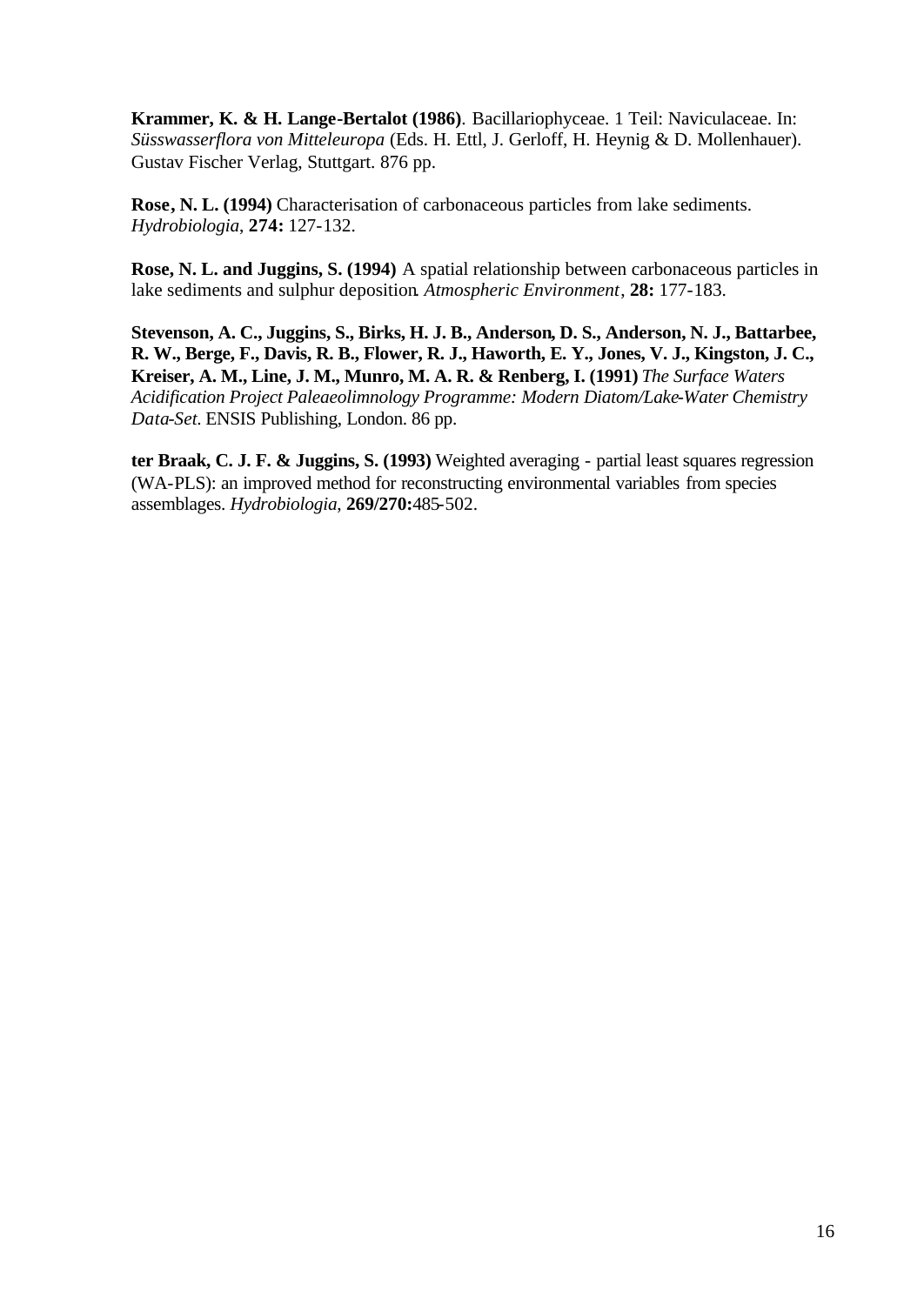## **Full diatom species list with authorities**

| <b>Diatcode</b> | <b>Species</b>                      | <b>Authority</b>                              |
|-----------------|-------------------------------------|-----------------------------------------------|
| AC042A          | Achnanthes detha                    | Hohn and Hellerm 1963                         |
| <b>AC134A</b>   | Achnanthes helvetica                | (Hustedt) Lange-Bertalot in LB & K 1989       |
| AC044A          | Achnanthes levanderi                | Hust. 1933                                    |
| AC022A          | Achnanthes marginulata              | Grun, in Cleve & Grun, 1880                   |
| <b>AC116A</b>   | Achnanthes rossii                   | Hust. 1954                                    |
| <b>AU005A</b>   | Aulacoseira distans                 | (Ehrenb.) Simonsen 1979                       |
| <b>AU005E</b>   | Aulacoseira distans var nivalis     | (W. Smith) Haworth 1988                       |
| AU005D          | Aulacoseira distans var tenella     | Nygaard) R. Ross in Hartley 1986              |
| <b>AU004D</b>   | Aulacoseira lirata var alpigena     | (Grun.) Haworth                               |
| <b>AU010A</b>   | Aulacoseira perglabra               | (Oestrup) Haworth 1988                        |
| BR006A          | Brachysira brebissonii              | R. Ross in Hartley 1986                       |
| BR004A          | Brachysira styriaca                 | (Grun. in Van Heurck) R. Ross in Hartley 1986 |
| <b>BR001A</b>   | Brachysira vitrea                   | (Grun.) R. Ross in Hartley 1986               |
| CA002A          | Caloneis bacillum                   | (Grun.) Cleve 1894                            |
| CI9999          | Craticula sp.                       |                                               |
| CM014A          | Cymbella aequalis                   | W. Sm. ex Grev. 1855                          |
| CM017A          | Cymbella hebridica                  | (Grun. ex Cleve) Cleve 1894                   |
| CM047A          | Cymbella incerta                    | Grun, in Cleve & Moller 1878                  |
| CM009A          | Cymbella naviculiformis             | Auersw. ex Heib. 1863                         |
| CM010A          | Cymbella perpusilla                 | A. Cleve 1895                                 |
| <b>CM045A</b>   | Cymbella prostrata                  | (Berkeley) Brun 1880                          |
| <b>EU112A</b>   | Eunotia arculus                     | (Grunow) LB & Norpel 1991                     |
| <b>EU013A</b>   | Eunotia arcus                       | Ehrenb. 1837                                  |
| EU070B          | Eunotia bilunaris var. mucophila    | LB & Norpel 1991                              |
| <b>EU109A</b>   | Eunotia circumborealis              | Norpel & LB 1991                              |
| EU016A          | Eunotia diodon                      | Ehrenb. 1837                                  |
| <b>EU010A</b>   | Eunotia faba                        | (Ehrenb.) Grun. in Van Heurck 1881            |
| EU018A          | Eunotia formica                     | Ehrenb. 1843                                  |
| <b>EU107A</b>   | Eunotia implicata                   | Norpel, Lange-Bertalot & Alles 1991           |
| <b>EU047A</b>   | Eunotia incisa                      | W. Sm. ex Greg. 1854                          |
| <b>EU045A</b>   | Eunotia nymanniana                  | Grun. in Van Heurck 1881                      |
| <b>EU040A</b>   | Eunotia paludosa                    | Grun. 1862                                    |
| EU002D          | Eunotia pectinalis var. undulata    | (Ralfs) Rabenh. 1864                          |
| EU003A          | Eunotia praerupta                   | Ehrenb. 1843                                  |
| EU011A          | Eunotia rhomboidea                  | Hust. 1950                                    |
| <b>EU004A</b>   | Eunotia tenella                     | (Grun. in Van Heurck) A. Cleve 1895           |
| <b>FR002C</b>   | Fragilaria construens var. venter   | (Ehrenb.) Grun. in Van Heurck 1881            |
| <b>FR015A</b>   | Fragilaria lata                     | (Cleve-Euler) Renberg 1977                    |
| <b>FR005D</b>   | Fragilaria virescens var. exigua    | Grun. in Van Heurck 1881                      |
| <b>FU002A</b>   | Frustulia rhomboides var rhomboides | (Ehrenb.) De Toni 1891                        |
| <b>FU002B</b>   | Frustulia rhomboides var saxonica   | (Rabenh.) De Toni 1891                        |
| GO004A          | Gomphonema gracile                  | Ehrenb. 1838                                  |
| <b>NA046A</b>   | Navicula contenta                   | Grun. in Van Heurck 1885                      |
| <b>NA175A</b>   | Navicula gerloffi                   | Schimanski 1978                               |
| <b>NA006A</b>   | Navicula mediocris                  | Krasske 1932                                  |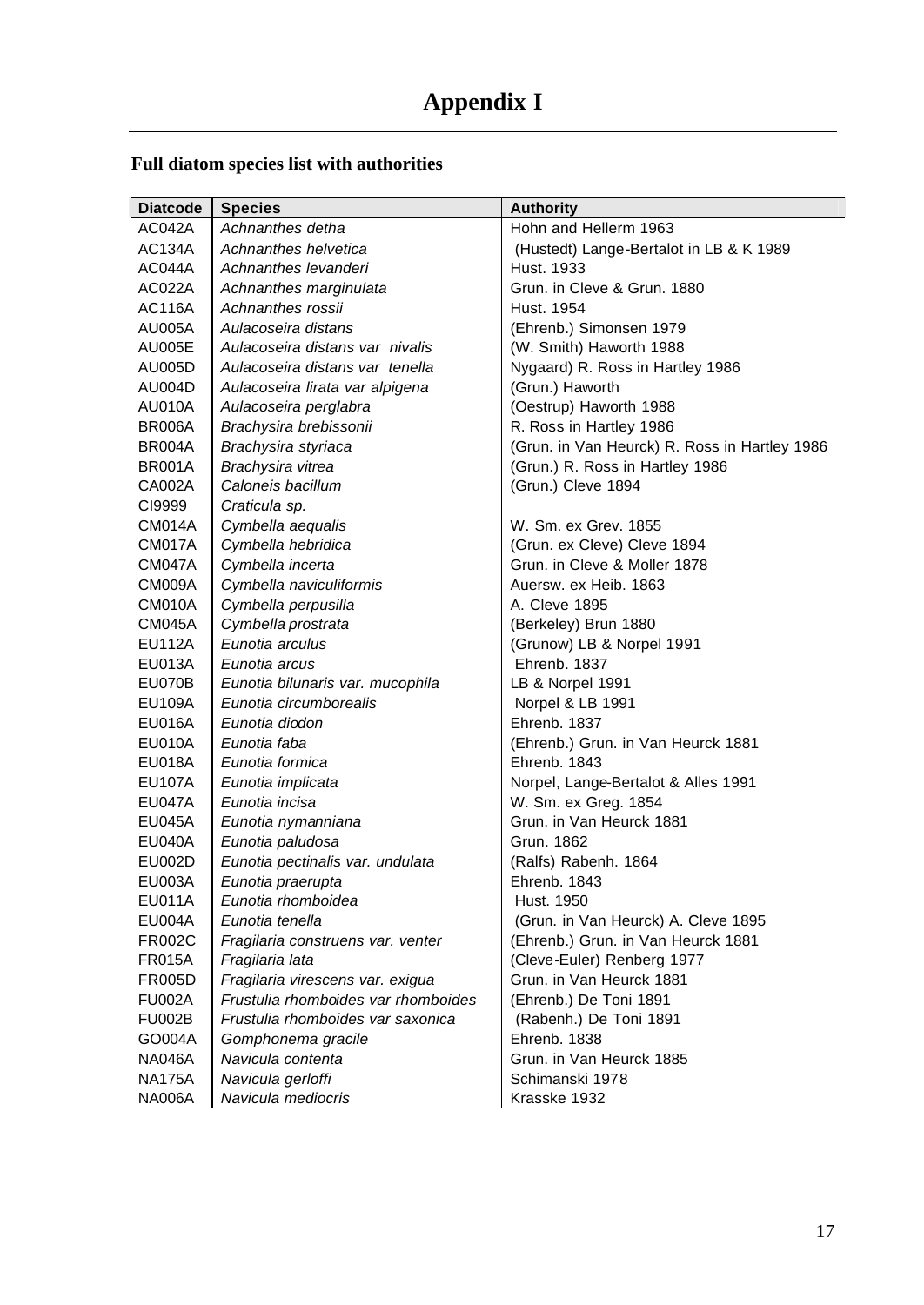# **Appendix I continued**

| <b>Diatcode</b> | <b>Species</b>                | <b>Authority</b>              |
|-----------------|-------------------------------|-------------------------------|
|                 |                               |                               |
| <b>NA048A</b>   | Navicula soehrensis           | Krasske 1923                  |
| NA9999          | Navicula sp.                  |                               |
| <b>NA033A</b>   | Navicula subtilissima         | Cleve 1891                    |
| NE003A          | Neidium affine var. affine    | (Ehrenb.) Pfitz. 1871         |
| NE003B          | Neidium affine var. longiceps | (Greg.) Cleve 1896            |
| <b>NE006A</b>   | Neidium alpinum               | Hust. 1943                    |
| NE036A          | Neidium ampliatum             | (Ehren) Krammer 1985          |
| NE004A          | Neidium bisulcatum            | (Lagerst.) Cleve 1894         |
| NE001A          | Neidium iridis                | (Ehrenb.) Cleve 1894          |
| <b>NI009A</b>   | Nitzschia palea               | (Kutz.) W. Sm. 1856           |
| <b>PE002A</b>   | Peronia fibula                | (Breb. ex Kutz.) R. Ross 1956 |
| <b>PI014A</b>   | Pinnularia appendiculata      | (Ag.) Cleve 1896              |
| <b>PI001A</b>   | Pinnularia gibba              | (Ehrenb.) Ehrenb. 1843        |
| <b>PI051A</b>   | Pinnularia lata               | (Breb.) W. Sm. 1853           |
| <b>PI011A</b>   | Pinnularia microstauron       | (Ehrenb.) Cleve 1891          |
| PI022A          | Pinnularia subcapitata        | Greg. 1856                    |
| SP006A          | Stenopterobia curvula         | (W Smith) Krammer 1987        |
| <b>SP005A</b>   | Stenopterobia delicatissima   | (Lewis) M. Perag. 1897        |
| SU005A          | Surirella linearis            | W. Sm. 1853                   |
| <b>TA001A</b>   | Tabellaria flocculosa         | (Roth) Kutz. 1844             |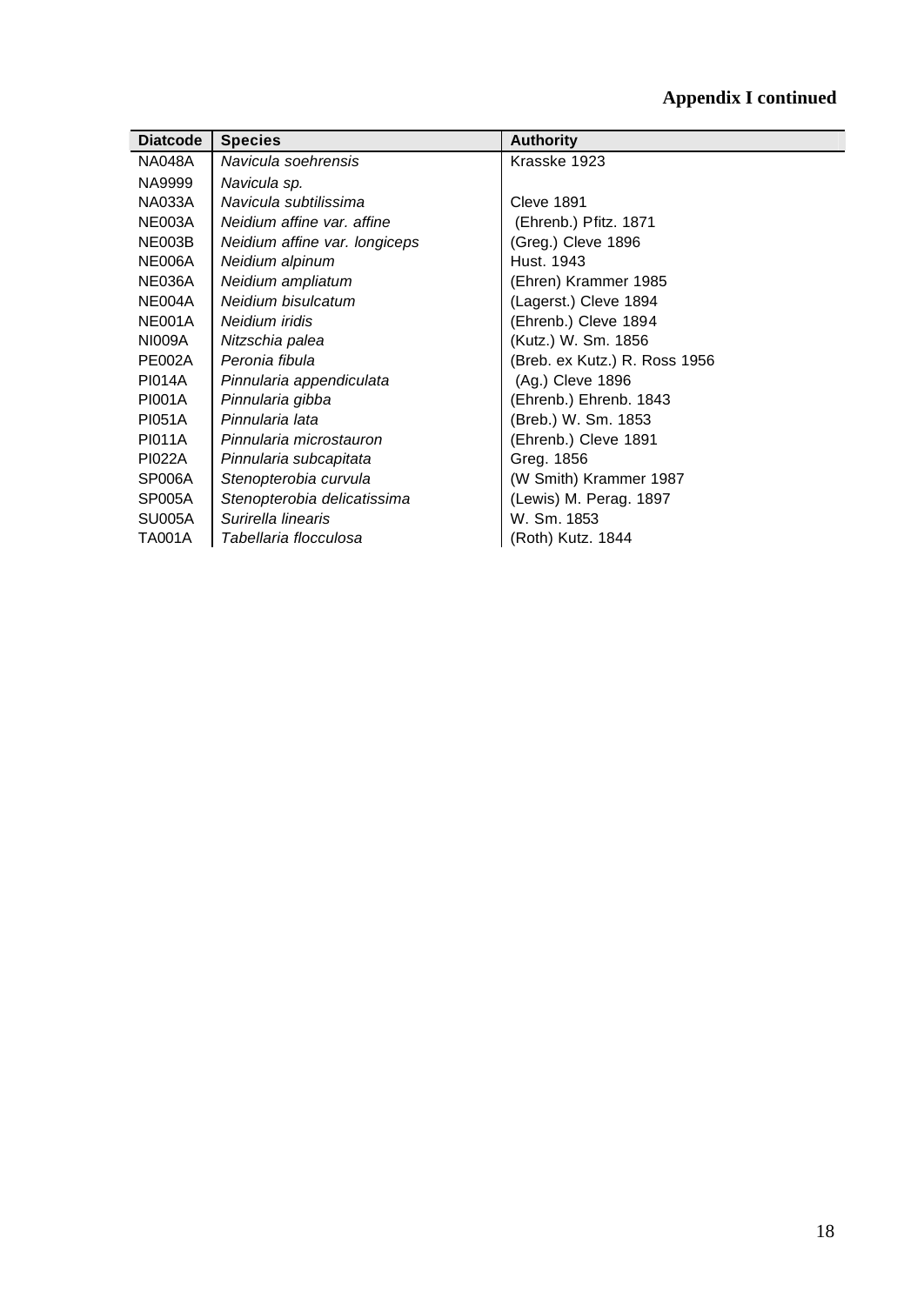# **Appendix II**

## **TDI Counts and Results**

| TDI Taxa<br><b>Core</b><br>Depth<br>(cm) | Achnanthes - other | Aulacosira | Brachysira     | Caloneis       | Craticula      | other<br>Cymbella | Eunotia | $other$<br>Fragilaria | Fragilariforma | Frustulia      | Gomphonema - other | cryptotenella (type)<br>Navicula | small species<br>$\mathbf{L}$<br>Navicula | Neidium        | Nitzschia acicularis | Nitzschia palea | Peronia fibula | Pinnularia     | Psammothidium (other) | subatomoides<br>Psammothidium | Staurosira       | Stenopterobia  | Surirella (other) | Tabellaria     | <b>TDI</b> | %motile |
|------------------------------------------|--------------------|------------|----------------|----------------|----------------|-------------------|---------|-----------------------|----------------|----------------|--------------------|----------------------------------|-------------------------------------------|----------------|----------------------|-----------------|----------------|----------------|-----------------------|-------------------------------|------------------|----------------|-------------------|----------------|------------|---------|
| $0 - 0.5$                                | 25                 | 154        | $\overline{4}$ | $\mathfrak{Z}$ | $\overline{0}$ | 30                | 22      | $\mathbf{0}$          | $\overline{0}$ | $\theta$       | $\theta$           | $\overline{0}$                   | $\boldsymbol{0}$                          | $\overline{0}$ | $\overline{0}$       | $\Omega$        | 3              | $\overline{c}$ | 35                    | $\overline{c}$                | $\Omega$         | 5              | 3                 | 52             | 22.74      | 9.14    |
| $1.0 - 1.5$                              | 19                 | 164        | $\overline{4}$ |                | $\overline{0}$ | 18                | 36      | $\overline{0}$        | $\overline{0}$ |                | $\overline{0}$     | $\overline{0}$                   | 13                                        | $\overline{0}$ | $\overline{0}$       | $\overline{0}$  |                |                | 50                    | $\overline{0}$                | $\mathbf{0}$     | $\overline{0}$ | $\overline{c}$    | 5              | 23.27      | 5.96    |
| $2.0 - 2.5$                              | 30                 | 152        | $\overline{2}$ | $\overline{2}$ | $\overline{0}$ | 15                | 33      | $\overline{0}$        | $\overline{0}$ |                | $\Omega$           | $\theta$                         | 7                                         | $\overline{0}$ | $\overline{0}$       | $\Omega$        |                |                | 59                    | $\overline{0}$                | $\Omega$         | 3              | $\overline{0}$    |                | 24.57      | 5.81    |
| $3.0 - 3.5$                              | 14                 | 177        |                | $\overline{0}$ | $\overline{0}$ | 18                | 18      | $\overline{0}$        | $\overline{0}$ | $\overline{0}$ | $\overline{0}$     | $\overline{0}$                   | 8                                         | $\overline{0}$ | $\overline{0}$       | $\overline{0}$  | 2              |                | 72                    | $\overline{0}$                | $\overline{0}$   | 2              | $\overline{0}$    | $\overline{0}$ | 30.83      | 2.94    |
| $4.0 - 4.5$                              | 5                  | 190        | 2              | $\overline{0}$ | $\overline{0}$ | 18                | 31      | $\overline{0}$        | $\overline{0}$ | $\overline{0}$ | $\overline{0}$     | $\overline{0}$                   | $\overline{0}$                            | $\overline{0}$ | $\overline{0}$       | $\overline{0}$  |                | $\theta$       | 43                    | $\overline{0}$                | $\boldsymbol{0}$ | $\tau$         | 1                 | $\overline{0}$ | 16.48      | 9.26    |
| $5.0 - 5.5$                              | 16                 | 195        |                | $\overline{0}$ | $\overline{0}$ | 27                | 12      | $\overline{0}$        | $\overline{0}$ | 3              | $\overline{0}$     | $\overline{0}$                   | 2                                         | $\overline{0}$ | $\overline{0}$       | $\overline{0}$  | $\overline{0}$ | 4              | 38                    | $\overline{0}$                | $\mathbf{0}$     | 4              |                   | 2              | 25.00      | 11.82   |
| $6.0 - 6.5$                              | 9                  | 224        | $\Omega$       | $\overline{0}$ | $\overline{0}$ | $\tau$            | 18      | $\overline{0}$        | $\overline{0}$ |                | $\Omega$           | $\overline{0}$                   | 13                                        | $\overline{0}$ | $\Omega$             | $\Omega$        |                | $\theta$       | 30                    | $\Omega$                      | $\overline{0}$   | 3 <sup>1</sup> | $\sqrt{2}$        | 2              | 28.49      | 6.98    |
| $7.0 - 7.5$                              | $22\,$             | 201        | $\Omega$       | $\overline{0}$ | $\overline{0}$ | 19                | 26      | $\overline{0}$        | $\overline{0}$ | 8              | $\overline{0}$     | $\overline{0}$                   | $\tau$                                    |                | $\Omega$             | $\Omega$        | $\overline{0}$ | 5              | 27                    | $\Omega$                      | $\overline{0}$   |                | $\overline{0}$    |                | 19.76      | 11.97   |
| $8.0 - 8.5$                              | 6                  | 215        |                | $\overline{0}$ | $\overline{0}$ | 8                 | 29      | $\overline{0}$        | $\overline{0}$ | $\overline{2}$ | $\overline{0}$     | $\overline{0}$                   | 9                                         | $\overline{2}$ | $\Omega$             | $\overline{0}$  | $\Omega$       | 3              | 30                    | $\overline{0}$                | $\overline{0}$   | $\overline{2}$ | $\overline{0}$    | $\overline{c}$ | 18.82      | 8.51    |
| $9.0 - 9.5$                              | 9                  | 242        | 3              | $\overline{0}$ | $\overline{0}$ | 5                 | 23      | $\overline{0}$        | $\overline{0}$ |                | $\theta$           | $\overline{0}$                   | 6                                         | $\overline{0}$ | $\Omega$             | $\Omega$        | $\overline{0}$ |                | 40                    | $\overline{0}$                | $\overline{0}$   | $\overline{0}$ | 3                 |                | 22.82      | 8.70    |
| $11.0 - 12.0$                            | 18                 | 223        | 3 <sup>7</sup> | $\overline{0}$ | $\overline{0}$ | 6                 | 5       | $\overline{0}$        | $\overline{0}$ | $\overline{0}$ | $\overline{0}$     | $\overline{0}$                   | 12                                        | $\overline{0}$ | $\overline{0}$       | $\overline{0}$  | 3              |                | 42                    | $\overline{0}$                | $\mathbf{0}$     | $\overline{0}$ |                   | $\overline{c}$ | 37.60      | 5.38    |